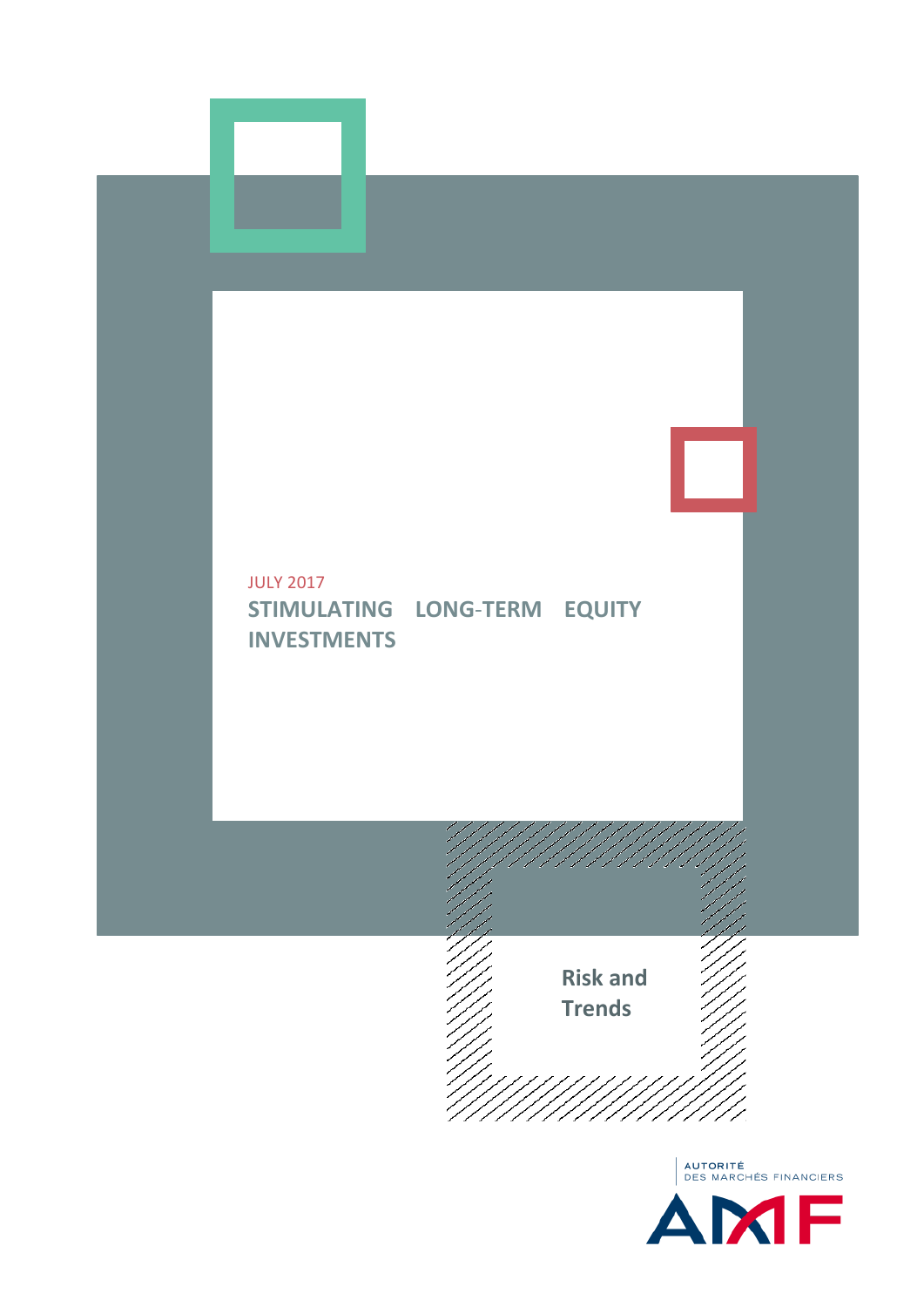

# **STIMULATING LONG**-**TERM EQUITY INVESTMENTS**

# EXECUTIVE SUMMARY

Savings are abundant but insufficiently invested in equities. When preparing for their retirement, investors prefer risk-free real estate and life insurance, even if a higher rate of share ownership was recorded in 2017, for the first time since 2008.

The AMF has carried out a qualitative study that reveals that a certain number of misconceptions on equities are deeply entrenched in people's minds.

Equities are not part of the saver's natural investment landscape: they are not spontaneously seen as suitable for long-term savings. Savings in shares are considered to be random, risky, or even unprofitable. Shares are not considered as easily accessible and affordable assets.

It is up to the regulator to take the beliefs and attitudes of investors into account as part of its task of raising awareness of potential risks involved.

Identified barriers become levers for action to change investor perception and behaviour.

An in-depth learning approach is necessary in order to establish long-term investor reflexes and incite investors to better diversify their savings without ruling out equity investments too quickly to equity investments.

Saving for retirement is an appropriate angle from which long-term equity investments can be approached with the general public. The right type of preparation for their financial future is at stake, notably well in advance of the long period that retirement can represent.

The regulator has a role to play in this process by providing educational content, or by running communication campaigns. But the AMF cannot be left to act on its own. The levers for action described in this publication are usable by all types of actor and in particular those who have a greater ability to reach a large number of investors.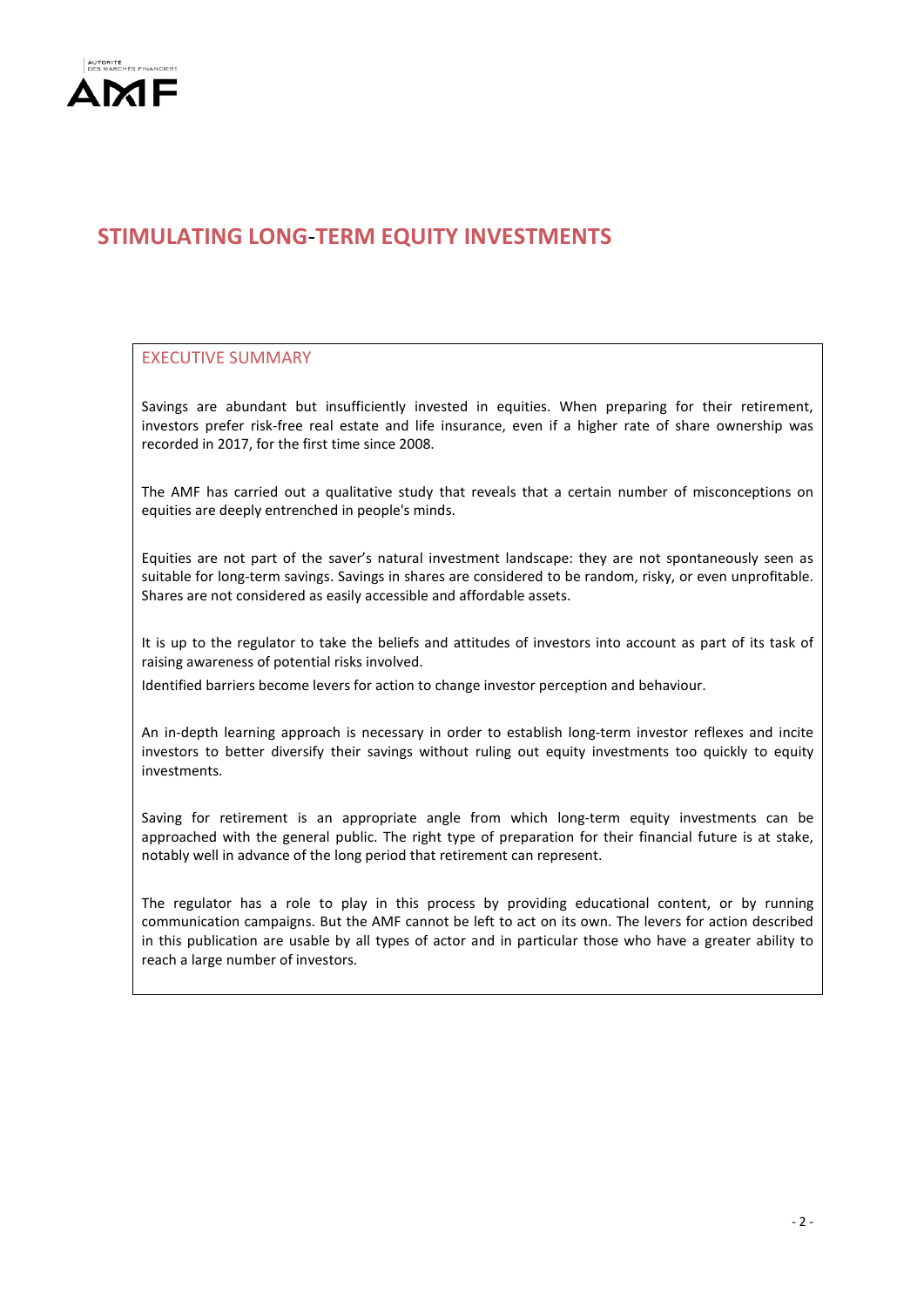

# INTRODUCTION

Risk aversion, difficulty making long-term projections, successive stock market crises, are just a few of the reasons for the low level of French equity holdings, Despite the growing need for long-term pensions, and equity investments clearly match to this long-term horizon.

To meet this need to prepare for retirement, everyone should start long-term retirement savings as soon as possible. This is also true for those who prefer to focus on investing in real estate and life insurance with guaranteed income annuity.

After an overview of French savings patterns, the Pater survey[1](#page-2-0) provides us with insight about why the French are less keen to make long-term equity investments.

To better understand them, the AMF has supplemented these findings with a qualitative study conducted with the Kantar TNS institute with investors aged 30 to 45 years. This original study enabled us to understand investor feelings about these issues.

With this in mind, here we propose to consider the levers that would make it possible to change the beliefs and attitudes of the French through education, which would plead in favour of a better diversification of their long-term savings.

Although the allocation of household savings is also a matter of public policy, notably with regard to taxation, the viewpoint chosen here is that of the interest of the saver to whom we wish to provide the keys so they may exercise greater control over their savings choices.

<span id="page-2-0"></span><sup>1</sup> Pater (Patrimony and Preferences with respect to Time and Risk) measures preferences based on lotteries and in terms of attitudes, opinions and behaviours of the French in different aspects of life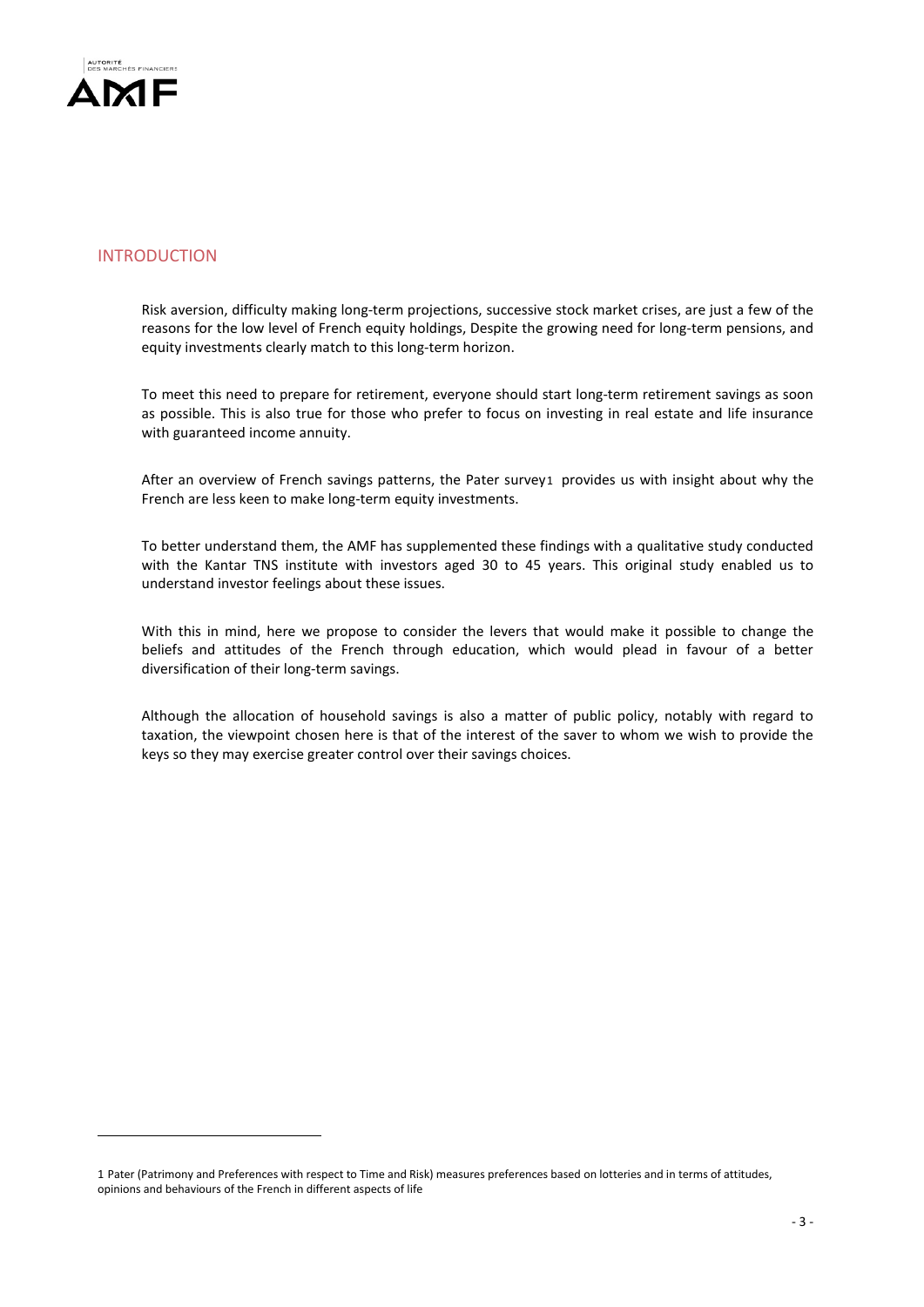

# **1. ABUNDANT SAVINGS BUT LITTLE OF IT INVESTED IN EQUITIES [2](#page-3-0)**

# **1.1. A HIGH SAVINGS RATE**

In comparison to other European countries, the savings rate has been steadily at a high level in France for many years.

In national accounting terms, household savings are the unconsumed portion of their gross disposable income. In 2016, the French household saving rate stood at 14.6%, close to its average over 30 years (around 15%); their financial saving rate (excluding loan repayments for new home purchases) amounted to 5.5%.



**GRAPHIQUE 1 : HOUSEHOLD SAVINGS RATES IN DIFFERENT EUROPEAN COUNTRIES**

SOURCE : NATIONAL ACCOUNTS BASED ON 2010 DIVIDED OVER 4 QUARTERS (INSEE, EUROSTAT), SAVINGS AND HOUSEHOLD ASSETS, BANQUE DE FRANCE, MAY 2017

### **Wide disparities in savings ? [3](#page-3-1)**

Saving behaviour varies greatly depending on household characteristics. In 2009, half of French households saved more than 13% of their income. This high median savings rate hides disparities between households: overall, households save a large part of their income, but for 26% of them, current income does not cover their consumption expenditures. In contrast, 25% of households set aside more than 33% of their annual income. Therefore, in 2009, the 25% of households saving the largest share of their income (over 33%), contributed to 72% of national annual savings.

Who saves the most?

-

- The socio-professional category with the highest incomes (managers and professionals): their saving rate is 47% for those with incomes in the top 20% income bracket.

- Owners and those with significant assets.

Thus, for 20% of households owning the most assets, half of this group banks 21% of its annual income, vs. 6% for households with few or no assets.

<span id="page-3-0"></span><sup>2</sup> For more detailed information, please see the AMF's 2016 and 2017 Risk Mapping, under the sectio[n Publications / Lettres &](http://www.amf-france.org/en_US/Publications/Lettres-et-cahiers/Risques-et-tendances/Archives?docId=workspace%3A%2F%2FSpacesStore%2F50b71ad3-51f9-403e-b884-c92ac8b4b040) cahiers / [Risques & Tendances](http://www.amf-france.org/en_US/Publications/Lettres-et-cahiers/Risques-et-tendances/Archives?docId=workspace%3A%2F%2FSpacesStore%2F50b71ad3-51f9-403e-b884-c92ac8b4b040)

<span id="page-3-1"></span><sup>3</sup> Les revenus et le patrimoine des ménages, Insee Références, édition 2014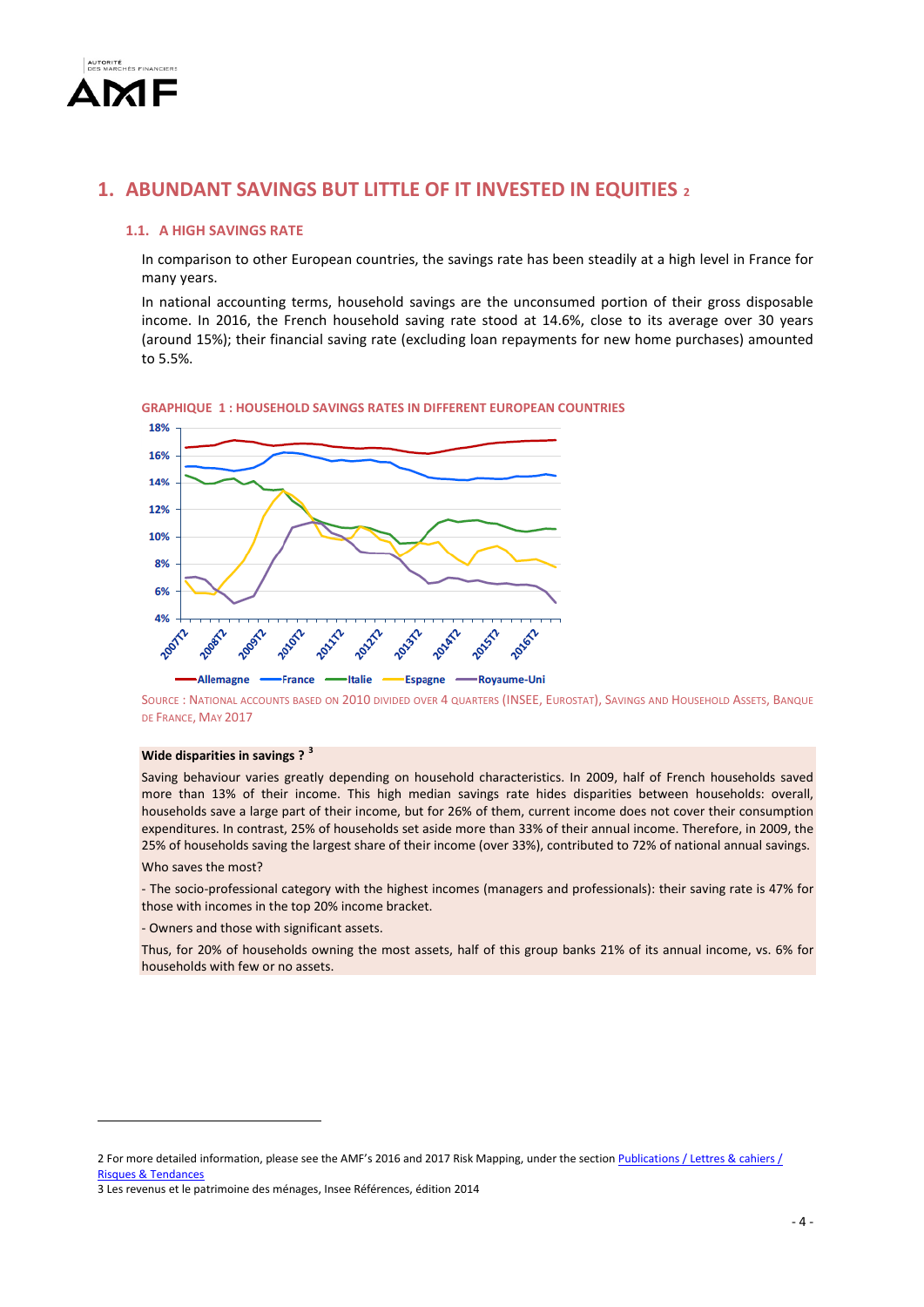

### **1.2. MORE THAN THREE-QUARTERS OF RISK-FREE INVESTMENTS**

At the end of 2016, life insurance (in euros and in account units) accounts for about 49% of the amounts outstanding for the main household investments<sup>[4](#page-4-0)</sup>, excluding unlisted equities and other investments<sup>[5](#page-4-1)</sup>. Cash and bank savings total 36%.

The share of securities is 15% (excluding unlisted equities), and this share rises to 22% when incorporating account units of insurance contracts. Equities held directly represent 6%. Indirect holdings are higher, mainly due to life insurance and collective investment schemes (including employee investment undertakings).

In total, the share of household financial savings invested risk free represents 78% of the outstanding financial investments of French households, excluding unlisted equities and other investments.

#### **Highly concentrated financial assets**

Of the determinants of the amount of assets, disposable income directly influences household savings capacity. The higher the income, the higher the higher the level of assets.

Outstanding investments are highly concentrated because in 2010, 10% of the wealthiest households held 55% of outstanding financial investments <sup>[6](#page-4-2)</sup>.

In addition, the amounts held increase with age. Those aged over 60 have an average financial wealth five times higher than the under-30s and twice as high as those aged 40-49  $^7$  $^7$ .

# **1.3. SECURITIES OWNERSHIP FELL UNTIL 2016**

*L'enquête The INSEE Survey on Wealth regularly assesses the investment holdings of French households.*  The rate of securities ownership (stocks, bonds, collective investments) has fluctuated over the past 20 years: in 2004, almost one in four households held shares, up 3 points from 1998. Between 2004 and 2015, the decline was steady, with the rate decreasing by almost 7 points.

|                   |                   | 1998 | 2004 | 2010 | 2015 |
|-------------------|-------------------|------|------|------|------|
| Saving accounts   |                   | 83,5 | 83,2 | 85,0 | 85,9 |
| Home              | purchase          | 40,9 | 41,3 | 31,2 | 32,2 |
| savings plan      |                   |      |      |      |      |
| Life insurance    |                   | 28,9 | 26,2 | 34,7 | 36,5 |
| Pension scheme    |                   | ۰    | 17,4 | 15,7 | 16,4 |
| Employee          |                   | 12,7 | 16,7 | 15,1 | 14,5 |
|                   | investment scheme |      |      |      |      |
| <b>Securities</b> |                   | 21,2 | 24,2 | 19,3 | 16,5 |
|                   |                   |      |      |      |      |

**FINANCIAL ASSET OWNERSHIP RATES OF FRENCH HOUSEHOLDS (IN %)**

SOURCE : INSEE, ENQUETES PATRIMOINE.

Life insurance holdings rose steadily: after a 3-point decline in the early 2000s, the holding rate grew by 7.3 points. Life insurance is the preferred investment of French households (most frequently held) after savings accounts.

#### **Main determinants of holding savings in securities: income and age**

Securities holders are more likely to be older and come from higher occupational categories because wealthier households invest more in equities.

Retirement savings and securities holding rates rise with income, and the increase is more pronounced for the top 20% of the wealthiest households.

<u>.</u>

<span id="page-4-1"></span><span id="page-4-0"></span><sup>&</sup>lt;sup>4</sup> Including the self-employed.

<sup>&</sup>lt;sup>5</sup> Unquoted shares are largely held for professionals reasons by individual entrepreneurs or company managers.

<span id="page-4-2"></span><sup>&</sup>lt;sup>6</sup> French households financial wealth: which changes in 20 years? J-B. Bernard and L. Berthet, Insee working paper, December 2015<br><sup>7</sup> Insee Première, novembre 2016.

<span id="page-4-3"></span>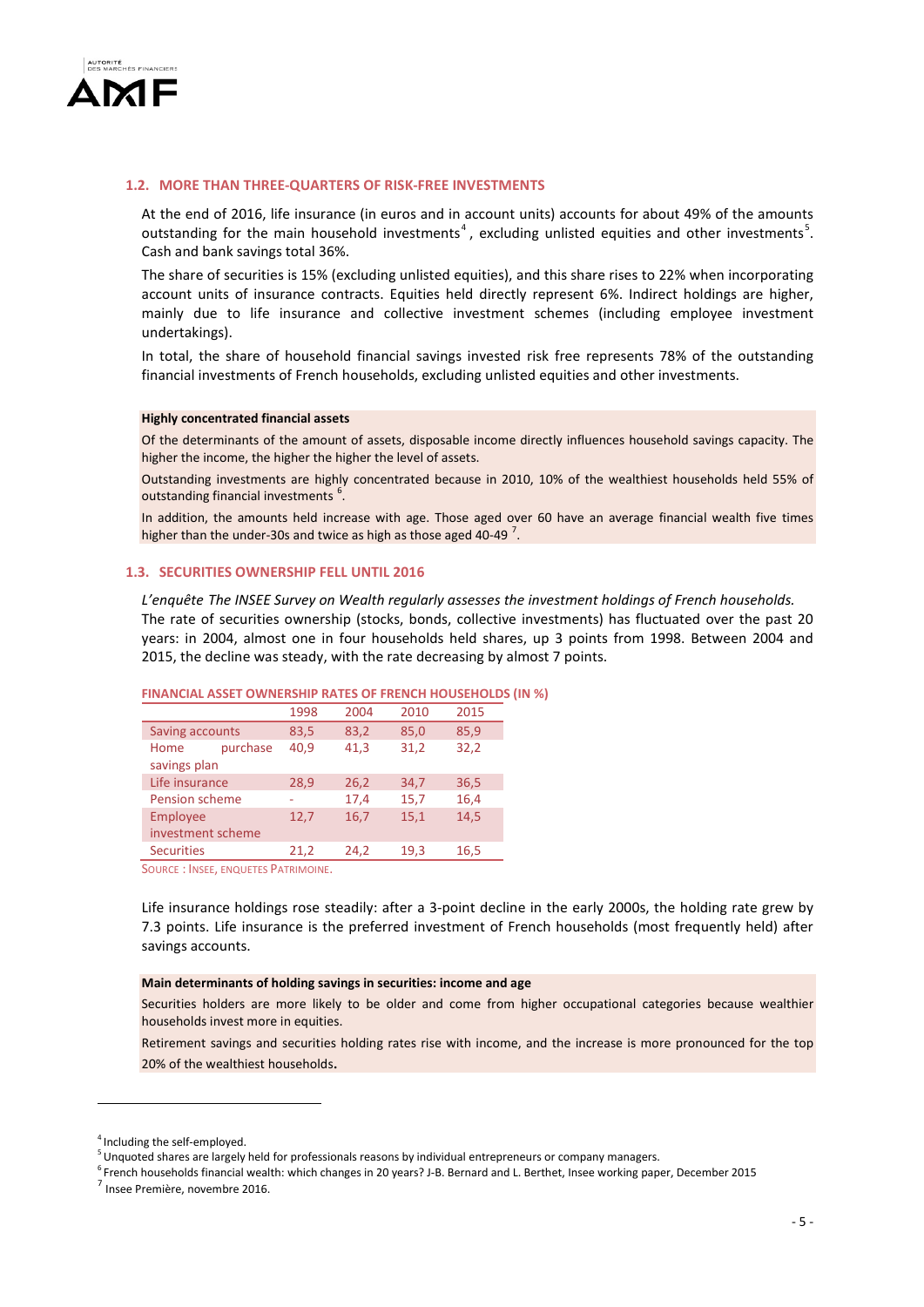

### **Equity ownership over the past year**

*The annual Kantar TNS survey[8](#page-5-0) details the changes in ownership of securities since 2008.*

Equity holdings have been falling since the 2000s, but they appear to have rebounded in 2017. Representing 13.8% in 2008, the direct holding rate stood at 7.6% in March 2017 after reaching a low point in 2016 (6.2%). In March 2017, 5.9% of the French interviewees responded that they hold collective investments, of which 2.9% was a fund invested in equities (vs.7.5% in 2008).

More broadly, ownership of securities (stocks, bonds, and collective investments) dropped from 18.7% of the population in 2008 to 10.3% in March 2016, and thereafter rebounded to 11.7% in early 2017 $^9$  $^9$ .

### **1.4. UNDERDEVELOPED RETIREMENT INVESTMENTS**

Retirement investments remain underdeveloped. Compulsory pay-as-you-go schemes (basic scheme and supplementary schemes) may be supplemented by optional supplementary pensions. According to INSEE, in 2015, only 16.4% of the French held a retirement investment (collective company contracts, PERP (retirement savings plans)<sup>[10](#page-5-2)</sup>, PEP (personal savings plan)<sup>[11](#page-5-3)</sup> etc.).

In total, these schemes accounted for €197 billion in outstanding investments in 2014 (slightly less than 5% of household financial savings).

### **ESTIMATED OUTSTANDING RETIREMENT INVESTMENTS IN 2014**

| <b>Scheme</b>                                            | Amount<br>(EUR billion) | In $%$ |
|----------------------------------------------------------|-------------------------|--------|
| PERP (Personal retirement plan)                          | 12,4                    | b      |
| Products for civil servants and elected officials        | 23,7                    | 12     |
| Other (Veteran pension scheme, etc)                      | 7,1                     | 3      |
| Self-employed retirement scheme (Madelin contracts, etc) | 37,6                    | 19     |
| PERCO (Collective retirement savings plans)              | 10,3                    |        |
| Other occupational saving schemes                        | 105,3                   | 54     |
| <b>Total</b>                                             | 196,7                   | 100    |

SOURCES : DREES, ENQUETE RETRAITE SUPPLEMENTAIRE DE 2014 ; FFSA ; AFG.

#### **Entitlements and individual retirement preparation**

France distinguishes itself with its well-developed public pension system[12.](#page-5-4) A 2016 Insee survey[13](#page-5-5) showed the replacement behaviours between household savings and their pension entitlements. A higher level of mandatory pensions leads to a reduction in voluntary retirement savings.

This finding is corroborated by international comparative studies: pension savings, and in particular funded pension funds invested in equities are more developed in countries where public pensions are relatively smaller.

<u>.</u>

<span id="page-5-0"></span><sup>&</sup>lt;sup>8</sup> Since 2008, this annual survey examines a panellised sample of more than 12,000 French people aged 15 and over on their holdings of financial products.

<span id="page-5-2"></span><span id="page-5-1"></span> $9$  This rate, which is different from the INSEE wealth survey, applies to households with individuals aged 15 and older.<br><sup>10</sup> Retirement savings plans.

 $11$  Personal savings plan. Marketing the PEP was interrupted in 2003.

<span id="page-5-4"></span><span id="page-5-3"></span><sup>&</sup>lt;sup>12</sup> Public expenditure on pensions represented 13.8% of GDP in France in 2013 according to the OECD, compared with an average of 8.2% in other OECD countries.

<span id="page-5-5"></span><sup>&</sup>lt;sup>13</sup> Patrimoine privé et retraite en France, Blanchet, Dubois, Marino et Roger, document de travail de l'Insee, novembre 2016.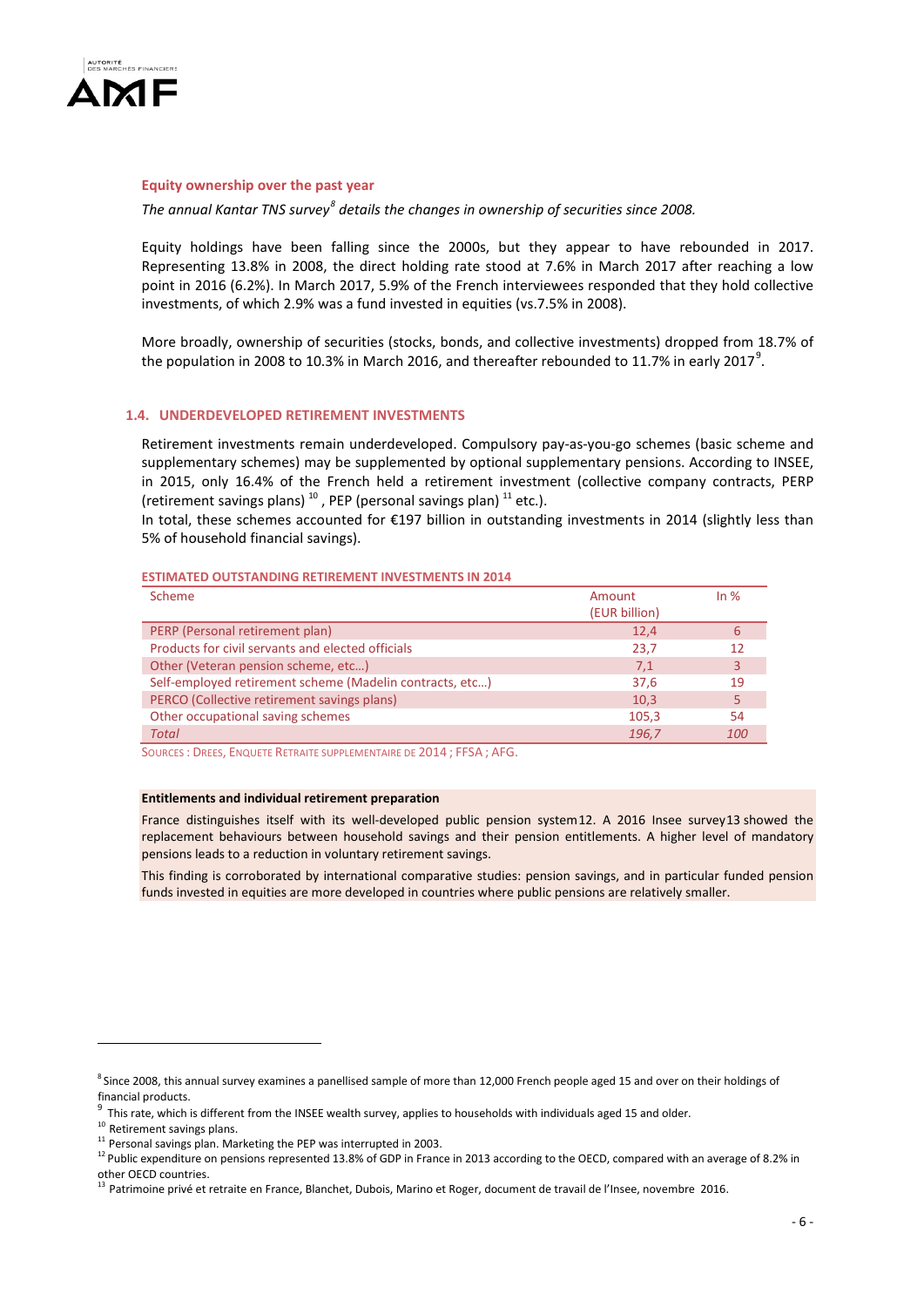

# **1.5. THE MAIN AIMS OF SAVINGS: PRECAUTIONARY AND RETIREMENT SAVINGS**

When asked by INSEE to choose the main reason for saving out of a possible 13 choices, the vast majority (76%) of household savers were split between only three responses  $14$ .

Building up a precautionary reserve for unforeseen events is by far the most often cited reason (42%). Almost one fourth of household savers stated that for them the goal was above all to be "ready for old age".

#### **MAIN REASON FOR SAVING IN 2015**

| Build up precautionary savings for unforeseen events<br>41,7%<br>To get ready for old age<br>23,3 %<br>To buy a primary residence<br>10,0%<br><b>Travel and holidays</b><br>5,6%<br>Pay for school or help their children or grandchildren<br>5,5%<br>Other significant purchases (vehicles, furniture, etc.)<br>4,2% |                        | Taux |
|-----------------------------------------------------------------------------------------------------------------------------------------------------------------------------------------------------------------------------------------------------------------------------------------------------------------------|------------------------|------|
|                                                                                                                                                                                                                                                                                                                       |                        |      |
|                                                                                                                                                                                                                                                                                                                       |                        |      |
|                                                                                                                                                                                                                                                                                                                       |                        |      |
|                                                                                                                                                                                                                                                                                                                       |                        |      |
|                                                                                                                                                                                                                                                                                                                       |                        |      |
|                                                                                                                                                                                                                                                                                                                       |                        |      |
|                                                                                                                                                                                                                                                                                                                       | <b>Estate planning</b> | 3.4% |

SOURCE : INSEE, ENQUETE PATRIMOINE 2014-2015

Precautionary savings falls in line with unforeseen events proactive thinking, which covers the majority of reasons for contingencies for the French. It goes far beyond the need to merely build up a cash reserve for a rainy day. This protective savings (for oneself and for close family members) must, in the minds of many respondents, remain liquid and secure. It cannot therefore be "locked-in" savings.

Saving "to prepare for old age" goes beyond merely building up assets for retirement. Even the remote risk of dependence is now better perceived by the French who think in the "long-term" without necessarily assigning any specific aim to it.

### **The goal of financial preparation for retirement**

When asked about retirement, many French people say they are worried about the amount of their future pension and are aware of the need to put money aside individually.

72% of the active population say they are concerned and 77% believe that they will have to add additional resources for their retirement $^{15}$  $^{15}$  $^{15}$ .

In a recent survey, 29% of the French believe that they will have sufficient financial resources to live decently <sup>[16](#page-6-2)</sup>. This number drops to less than 20% for those surveyed under age 50. 54% of those surveyed said they saved for retirement, but only 23% did so regularly.

In another survey, only 38% of the French surveyed say they put money away<sup>[17](#page-6-3)</sup>. 63% say they were concerned about "going on retirement with a pension that was too small". Only a third say that they have "put money aside in preparation for their retirement".

In another survey, only 10% of the active population said that they would be financially comfortable during their retirement, given the evolution of retirement savings, and 40% have not yet begun to start saving for retirement. <sup>[18](#page-6-4)</sup> This same survey confirms that real estate (in the broadest sense of the term) is perceived as a good way to save for retirement, with 45% of the active population believing that this option offers the best returns. 32% have opted for "precautionary savings", 15% for private retirement plans, 12% for securities and 2% for government/corporate bonds.

<span id="page-6-1"></span>

<span id="page-6-0"></span><sup>&</sup>lt;sup>14</sup> Insee, La détention d'actifs patrimoniaux début 2015, Insee Références, édition 2016.<br><sup>15</sup> Harris Interactive on behalf of Deloitte, Les Français et la préparation de la retraite, avril 2016<br><sup>16</sup> Survey by IFOP on be

<span id="page-6-3"></span><span id="page-6-2"></span><sup>&</sup>lt;sup>17</sup> Survey by Ipsos, on behalf of France Bleu, conducted in December 2016 and based on a sample of 1,089 people aged 16 and over

<span id="page-6-4"></span> $^{18}$ HSBC, L'avenir des retraites, a survey conducted with 1,000 French people aged 21 and older, March 2017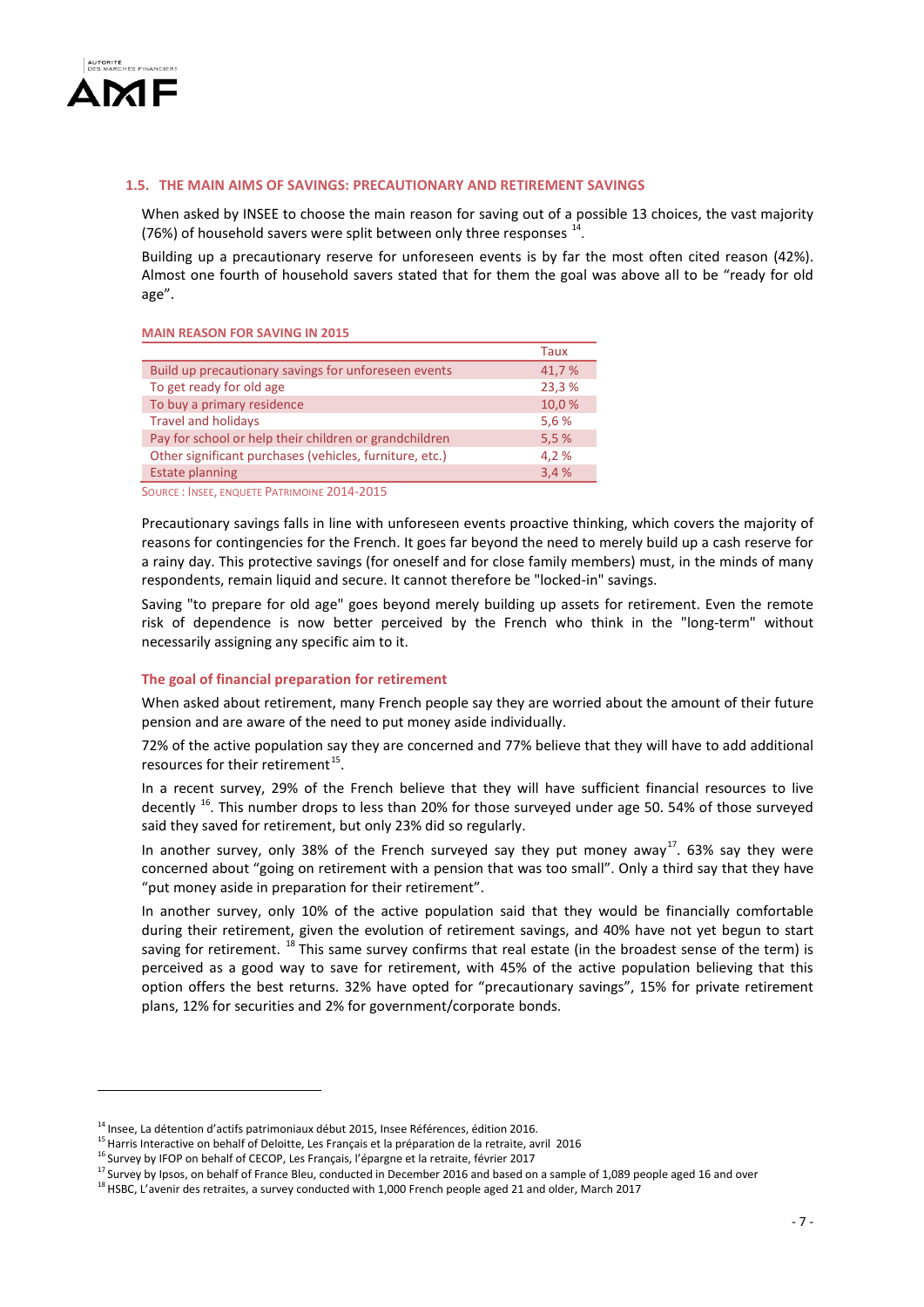

<u>.</u>

### **The role of life insurance**

The role of life insurance in preparing for retirement is often emphasised in opinion polls. Consequently, 48% of insurance policy holders believe that their contract meets their goal of preparing for retirement<sup>[19](#page-7-0)</sup>. But their contracts simultaneously meet objectives other than long-term savings, such as "dealing with unforeseen events" (57%) or "leaving something to their families" (52%). The same survey asked the French about whether they want to take greater risk with their contract by investing in more equities. 78% answered no.

#### **Life insurance and the very long-term investment horizon**

Life insurance is the top medium and long-term savings product for the French.

Due to its main characteristics (it is liquid and interests are capitalised so that the minimum guaranteed capital grows each year), life insurance is relatively little invested in equities (in 2016, 17% of total main assets, including via investment funds).

In this regard, it is not well-suited to a very long-term investment horizon (20 years or more).

However, unit-linked life insurance products inflows are gaining ground, increasing the investment in shares of those who have a long term view.

#### \*\*\*\*\*\*\*\*\*\*\*\*\*\*\*\*\*\*\*\*\*

The savings rate of the French is high, and their savings abundant, but it is insufficiently channelled towards equity investments. They prefer investing in risk-free real estate and life insurance to prepare for retirement. However, long-term savings objectives require building stable and high-yield savings.

It seems that diversifying French assets can be improved to benefit savers. In fact, the relatively small share of assets invested in equities and held over a long period penalises the saver's ability to amass capital for retirement in a world where, despite a slower growth rate, growth has held steady at a healthy level, driven by innovation and the development of emerging economies. Investors with both a long horizon and a precautionary saving already amassed are in a position to diversify their savings with equities.

<span id="page-7-0"></span> $^{19}$  Ipsos conducted a survey on behalf of FFA, The French, Savings and Life Insurance, mars 2017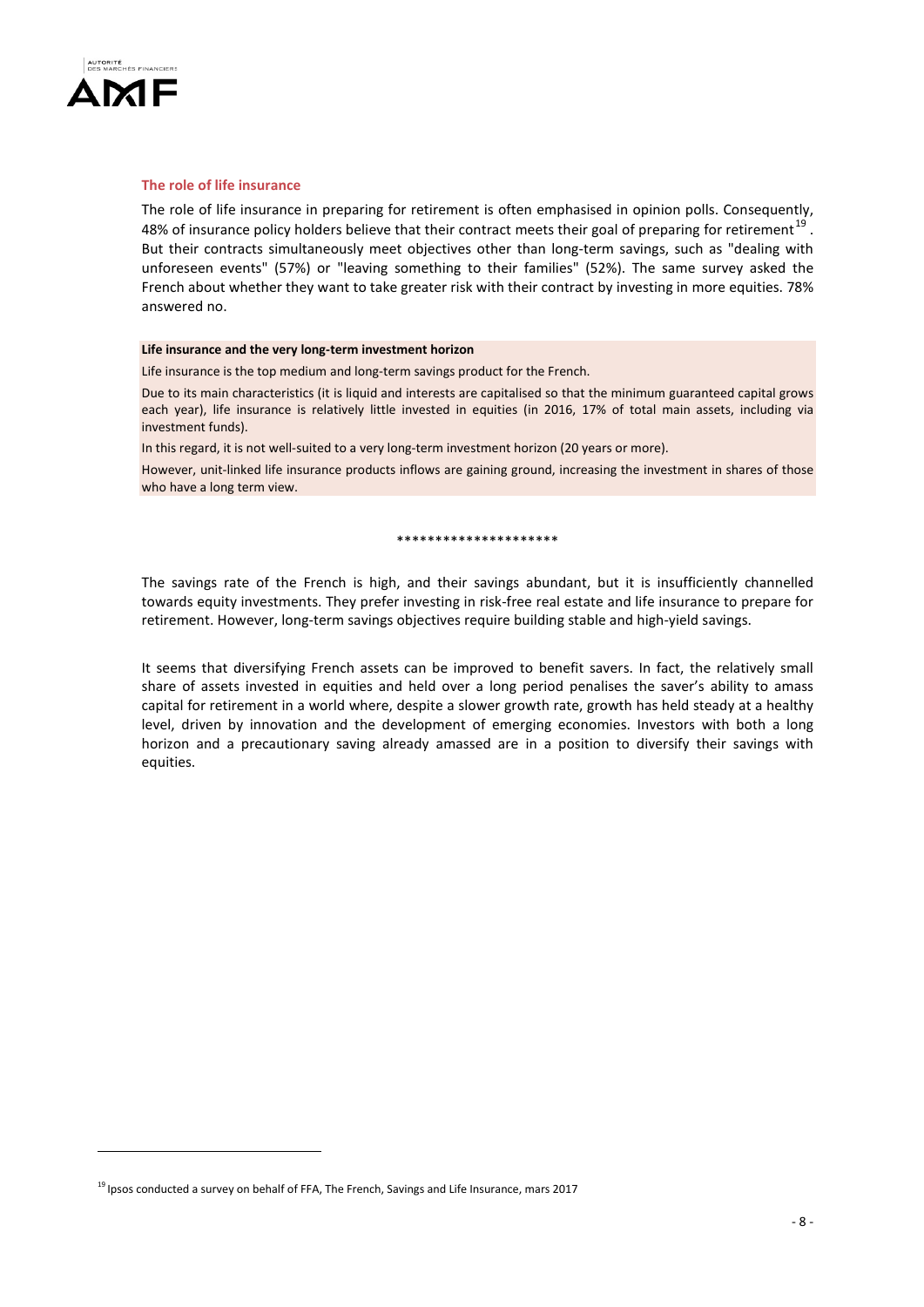

# **2. NUMEROUS BARRIERS TO LONG-TERM EQUITY INVESTMENTS**

Researchers regularly study the barriers to equity investments. Here we first summarise the findings from the Pater survey*[20](#page-8-0)* .

# **2.1. MEASURING FRENCH PREFERENCES AND EXPECTATIONS**

With the Pater survey, researchers *[21](#page-8-1)* attempted to measure the individual investor preferences for risk and in terms of the future. Based on their findings, investment choices depended on three major types of factors :

- $\Box$  The resources available to the individual: their financial assets as well as their health, education level and financial knowledge, etc.
- $\Box$  The perception of the environment and expectations for the future. These expectations include economic information (changes in salary, risk of unemployment, amount of future retirement, etc.) and the expectations in terms of health, life expectancy or even those concerning the social safety net.
- $\Box$  Individual preferences in terms of risk and time: their level of risk aversion and their preference for the present, which influences choices between consumption and saving.

#### **2.1.1. The French prefer risk-free investments**

In general, the French have a strong aversion to risky investments. Only 2% surveyed are inclined to invest the majority of their savings in risky investments.



### **SOME FRENCH PEOPLE ARE PARTICULARLY CAUTIOUS IN A RISKY SITUATION; OTHERS ARE MORE LIKELY TO TAKE A RISK. WITH REGARD TO FINANCIAL INVESTMENTS, WHAT DO YOU PREFER?**

#### SOURCE : PATER 2014

-

A recent survey confirmed this aversion to risky investments: 74% of the French preferred to invest their savings in investments with low returns, though with low risk  $^{22}$  $^{22}$  $^{22}$ .

<span id="page-8-0"></span><sup>&</sup>lt;sup>20</sup> Pater (Patrimony and Preferences with respect to Time and Risk) measures preferences from lotteries and based on the attitudes, opinions and behaviours of the French in different areas of life. The Pater survey was conducted in 2014 (5<sup>th</sup> edition) with a representative sample of and Scharfford and Scharfford 18 and older.<br>3,600 French aged 18 and older.<br><sup>21</sup> The findings reported are based on the work of Luc Arrondel (CNRS-PSE, Banque de France) and André Masson (CNRS-PSE, EHESS).

<span id="page-8-2"></span><span id="page-8-1"></span><sup>&</sup>lt;sup>22</sup> Opinion Way survey on behalf of Robin' Finance, The French and savings, conducted with 1,000 people aged 18 years and older surveyed online, February 2017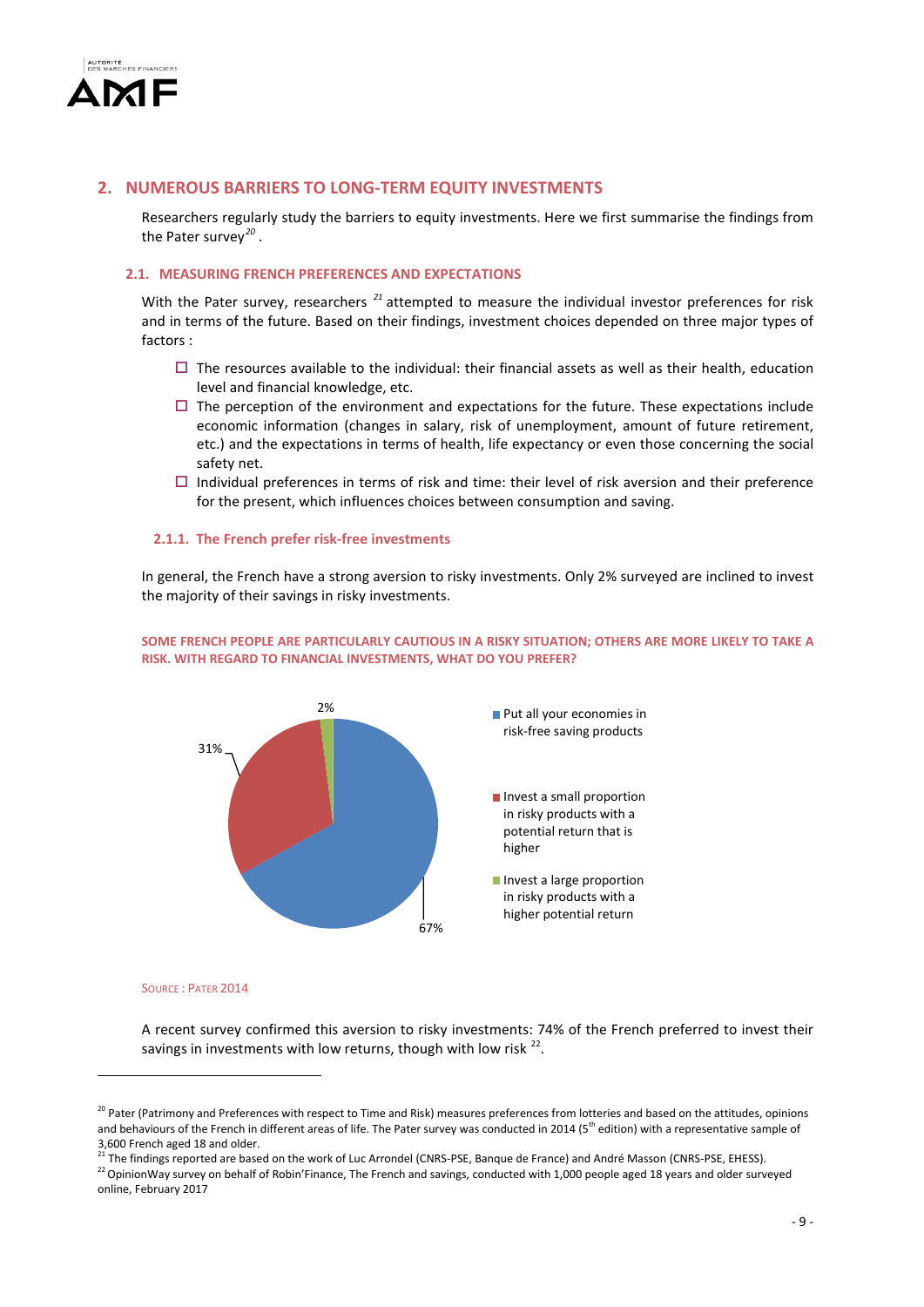

# **Aversion to losses**

Behavioural finance has shown that an investor's choices could be guided by their emotions, intuition or behavioural biases. Some of them explain why equity ownership is low.

Thus, investors overweighted the risk of loss vs. the risk of gain (loss aversion). In other words, losses carry more psychological impact than earnings. The French prefer the prospects of safer earnings to higher yet more less certain earnings.

# **2.1.2. Equities are considered risky**

When asked about investments they consider risky, the French cite unit-linked life insurance (UC) and equities (46% and 76%, respectively) as risky financial products.

### **FOR EACH OF THE FOLLOWING PRODUCTS, INDICATE ON A SCALE OF 1 (LOW RISK) TO 10 (HIGH RISK) IF THEY SEEM RISKY TO YOU**

|            | Obligation | Livret A<br>(saving account) | Real estate | Life insurance in<br>euros (capital | <b>Funds in life</b><br>insurance | <b>Equities</b> |
|------------|------------|------------------------------|-------------|-------------------------------------|-----------------------------------|-----------------|
|            |            |                              |             | guarantee)                          |                                   |                 |
| $0$ to 4   | 39%        | 84%                          | 56%         | 48%                                 | 19%                               | 5%              |
| $5$ to $6$ | 29%        | 8%                           | 29%         | 32%                                 | 35%                               | 18%             |
| 7 to 10    | 32%        | 8%                           | 15%         | 21%                                 | 46%                               | 76%             |

SOURCE : PATER 2014

When those not holding equities are asked about the reasons why they do not own equities, they often respond that they do not have enough money and that equities are too expensive or that they lack confidence.



## **BASED ON THE REASONS GIVEN BELOW, WHY HAVE YOU NEVER INVESTED (OR NO LONGER INVEST) IN LISTED COMPANIES? (MORE THAN ONE ANSWER IS POSSIBLE)**

SOURCE : PATER 2014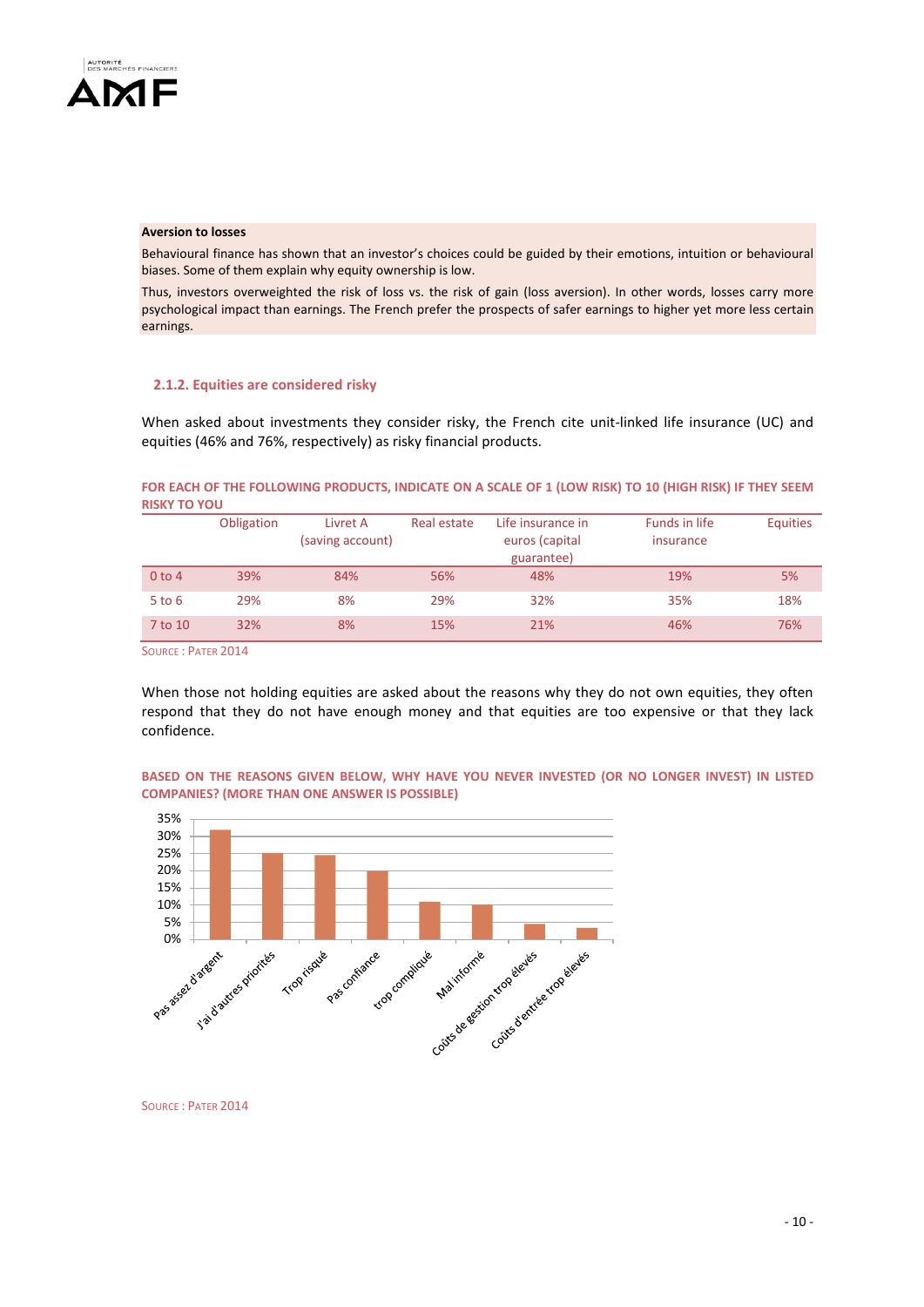

### **The French are naturally less inclined to risk-taking**

Inherently cautious, the French are naturally reticent to make risky investments.

"Imagine that you've won a €100,000 prize. Your bank offers to invest some or all of this money in a risky invest and the rest of it in a no-risk investment. With this risky investment, you can double your money. But you also have a 50% chance of losing it all. How much would you put into this investment?"

In response to this question, approximately 6 out of 10 French answered that they did not want to put their money into this risky investment and would rather settle for the money they made rather than attempting to earn more by risking the money invested.

Approximately, 2 out of 10 investors plan to invest less than €10,000, 1 out of 10 an amount between 10 and €20,000. Only 2.5% surveyed would be ready to invest €40,000 or more in such a risky investment.

The higher the amount invested, the less individuals are inclined to wager, even if the potential earnings might be high.

# **2.1.3. French financial literacy needs improvement**

The results of the Pater survey highlight the weakness in the financial literacy of those surveyed and partially explain the timidity of households with regard to investing their savings in the financial markets. According to the researchers, financial literacy has a positive impact on the ability to plan out savings over the long-term.

Seven out of 10 French say that their financial literacy is too limited to understand the financial press. Only five out of 10 believe that they can assess the profitability and risk of their investment.

On balance, 71% of the French believe that their financial literacy is poor or even very poor. Therefore, many of those surveyed do not over-estimate their level of financial literacy.

# **WOULD YOU SAY THAT YOUR FINANCIAL LITERACY IS...**



# **Assessment of level of financial literacy**

To evaluate the financial literacy level, certain questions are usually asked on diversification, the aim of an investment, the impact of inflation, the cost of a loan or even about calculating a percentage.

The findings show a poor level of financial literacy (see further details in the Annex). For example, 82% of the individuals did not know if it was less risky to buy a listed equity or a unit in a collective investment undertaking. Very few (2.4%) answered all questions correctly.

|                |  | WHAT DO YOU THINK ABOUT THE FOLLOWING AFFIRMATION? IT IS LESS RISKY TO BUY A LISTED EQUITY THAN A |  |  |  |  |
|----------------|--|---------------------------------------------------------------------------------------------------|--|--|--|--|
| UNIT IN A FUND |  |                                                                                                   |  |  |  |  |

| <b>True</b>     | 2,6%  |
|-----------------|-------|
| False           | 15,2% |
| I don't<br>know | 82,1% |

SOURCE : PATER 2014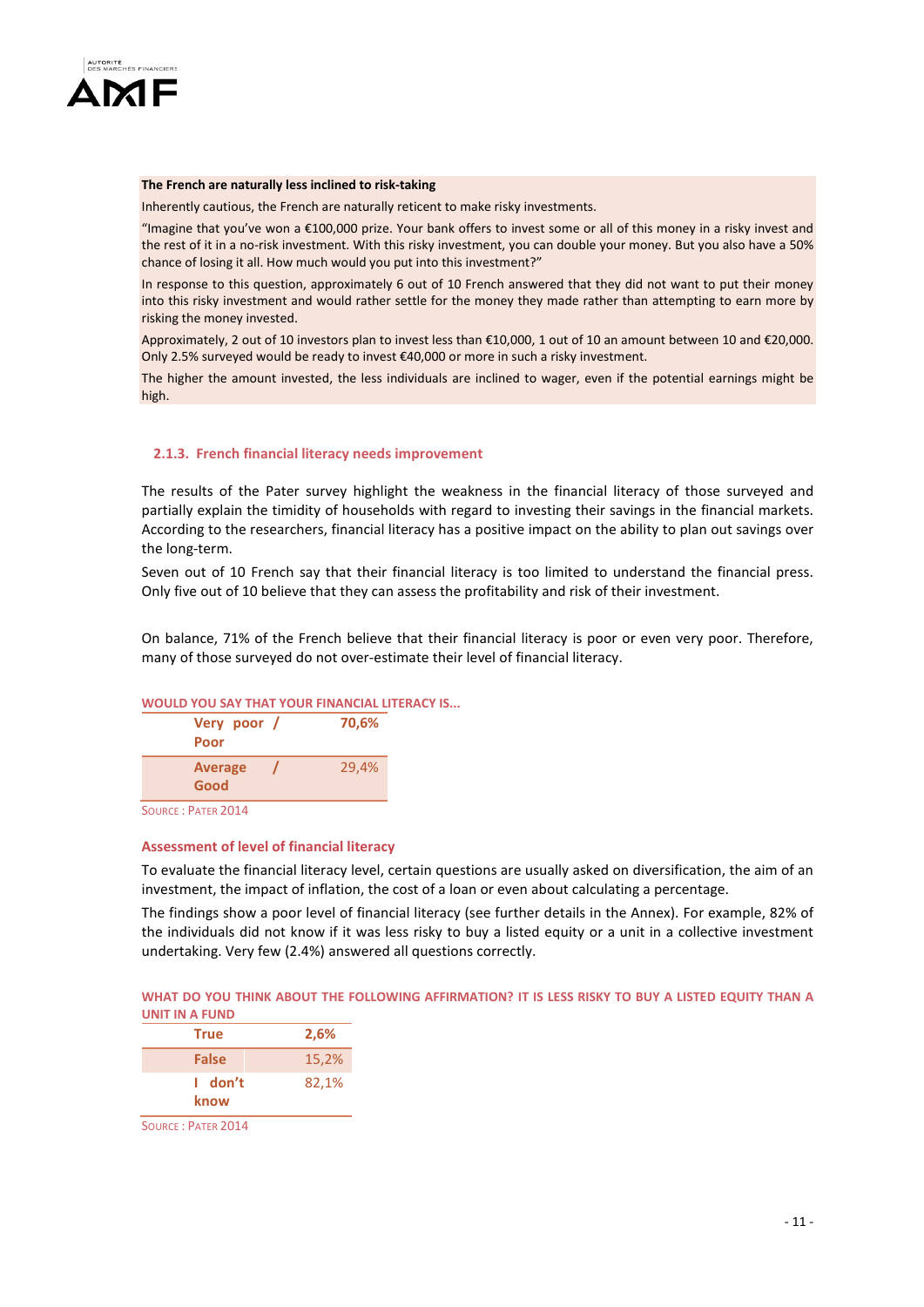

#### **The role of financial literacy**

The role of financial literacy is underscored in the 2009 report by the Conseil d'Analyse Économique: "The limited level of financial literacy of French investors and since they are not well informed prevents them from taking advantage of investment opportunities offered to them. Household asset allocation with limited financial literacy offers a sub-optimal risk-return profile. The lack of knowledge about the role that long-term investments can play in France penalises the return on the financial investments of savers. The most highly financially literate households have a higher share of risky savings."

In December 2016, France, following OECD recommendations, adopted a national financial literacy strategy, for which the Banque de France has been designated as a national operator. The AMF is also playing a key role in certain aspects of financial savings.

#### **2.1.4. Gloomy expectations**

*The PATER survey explores the optimism of the French and their expectations going forward. It helps us understand why households are increasingly cautious.* 

The saver is highly attentive to their economic environment. A worse economic climate has been fuelling their "precautionary savings". The savers' choice between consumption and savings, and between saving products, is itself very dependent not only on circumstances but also on their expectations such as rising or falling unemployment, etc.

Long-term financial savings depend quite directly on household "confidence". Economic uncertainty is not at all conducive to long-term commitment for all players, including savers.

In general, the French believe that the recent financial crises (2008-2011) have had or will have a significant negative impact on many variables, particularly on their taxes (74%), and on purchasing power (68%).

A majority of them also think that the crisis has had or will have an impact on their savings or on their financial situation.

|                              | Savings and | <b>General financial</b> |
|------------------------------|-------------|--------------------------|
|                              | assets      | situation                |
| Very significant             | 14%         | 15%                      |
| Quite significant            | 43%         | 47%                      |
| Insignificant                | 39%         | 39%                      |
| <b>Totally insignificant</b> | 4%          | 4%                       |

# **DO YOU THINK THE CRISIS HAD OR WILL HAVE A SIGNIFICANT IMPACT ON YOUR...**

SOURCE : PATER 2014

#### **Gloomy stock market expectations**

At the height of the financial crisis, the French were highly pessimistic about the stock market. Calculations based on the households that responded to several series of the survey, average expectations of future stock market returns confirm the following trends: 5.5% in 2007, 3.5% in 2009, 0% in 2011 and 1.4% in 2014.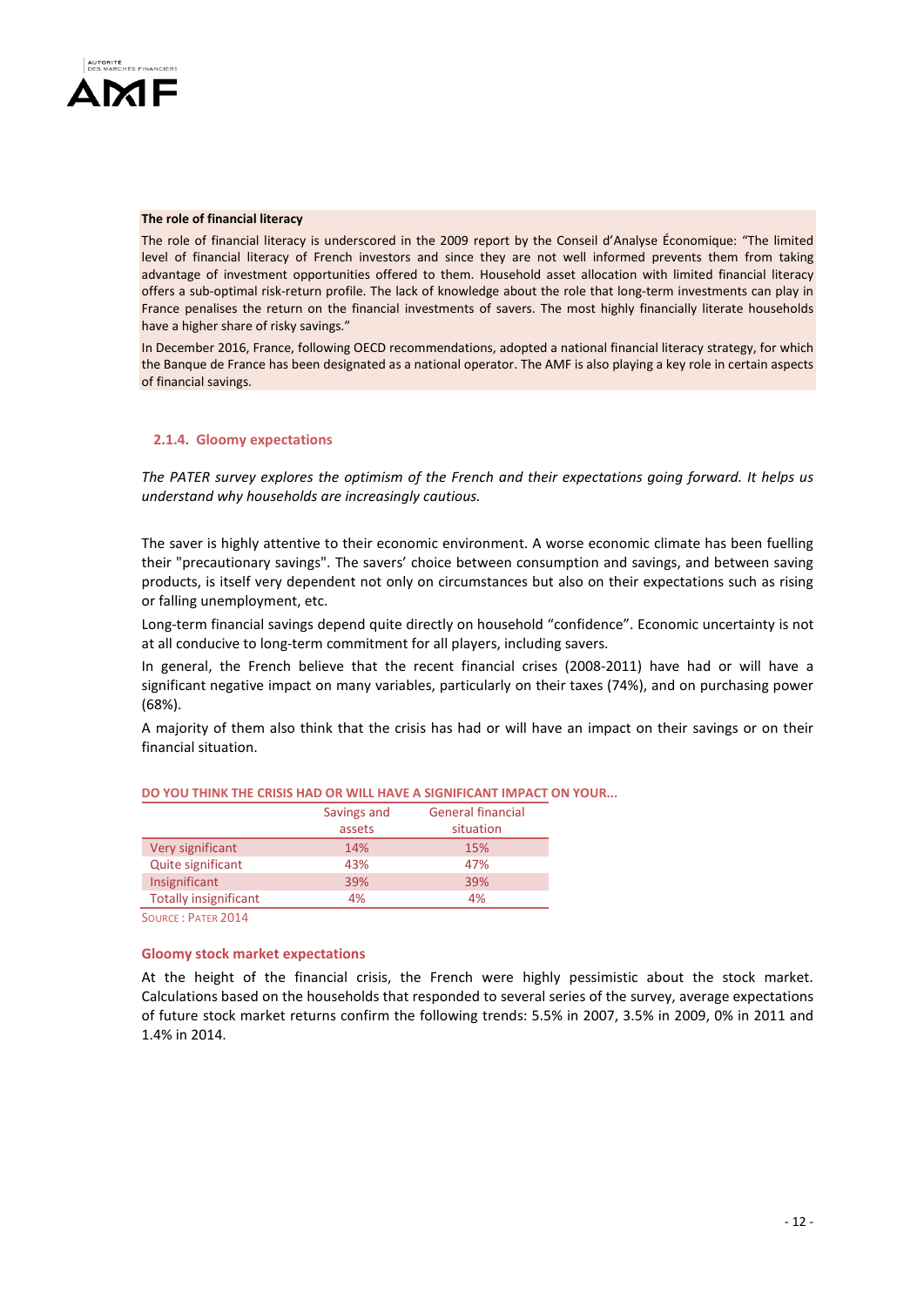



#### **MIDDLING EXPECTATIONS FOR STOCK MARKET RETURNS OVER THE NEXT 5 YEARS**

In 2007, more than half of households anticipated a stock market rise over the next 5 years. This proportion was only one third in 2011. By 2014, slightly more of them anticipated an increase (4 out of 10), but remaining at a relatively low level.

Similarly, expectations of changes in work-related income have worsened in recent years, with the proportion of people anticipating a positive trend declining from 50% in 2007 to 33% in 2014.

### **The relationship between the "preference for the present" and equity holdings**

Households are making a choice between present and future consumption. The Pater survey highlights their level of impatience and their ability to save.

The ability to make long-term projections often coincides with a higher level of risk aversion: prudent and forwardlooking people amass greater financial wealth than others and most often do so through life insurance or retirement savings rather than through equity investments. But the "preference for the present" also partly explains the probability of holding shares: less "forward-looking" people tend to hold fewer equities.

The survey shows less of a preference for the present if future gains are higher. On the other hand, the lower the expected future earnings, the stronger the preference for the present.

#### **Main lessons learned from the Pater survey**

The low equity ownership rate can be explained mainly by the following 2 findings:

- financial literacy is correlated with the propensity to plan and explains the rate of equity ownership (but not the share of equities in the portfolio);

- the portion invested in equities is determined by risk-aversion and expected returns.

The researchers have summarised the explanatory factors as follows  $^{23}$  $^{23}$  $^{23}$ :

"*Risk and time preference scores have the expected significant effects: the less we are tolerant (to risk), the less we are attracted to risky assets, whether in terms of equity holdings or investment intentions; the more we plan, the more we invest in this asset type*.

*The asset amount has a significant positive effect (on the holding rate and on the intentions), the amount of labour income only has on the holding equities, the anticipated risk on this income has no effect. Age and education are also important factors in explaining risk-taking (stock and amassing information). Finally, with regard to expectation variables, the expected return on equities has an important (positive) effect, the significance of which is often comparable to that of the risk score*."

\*\*\*\*\*\*\*\*\*\*\*\*\*\*\*\*\*\*\*\*\*

<span id="page-12-0"></span><sup>&</sup>lt;sup>23</sup> « Les épargnants français dans la « grande récession » : Préférences, anticipations et choix de portefeuille », Luc Arrondel et André Masson, CNRS, PSE, février 2016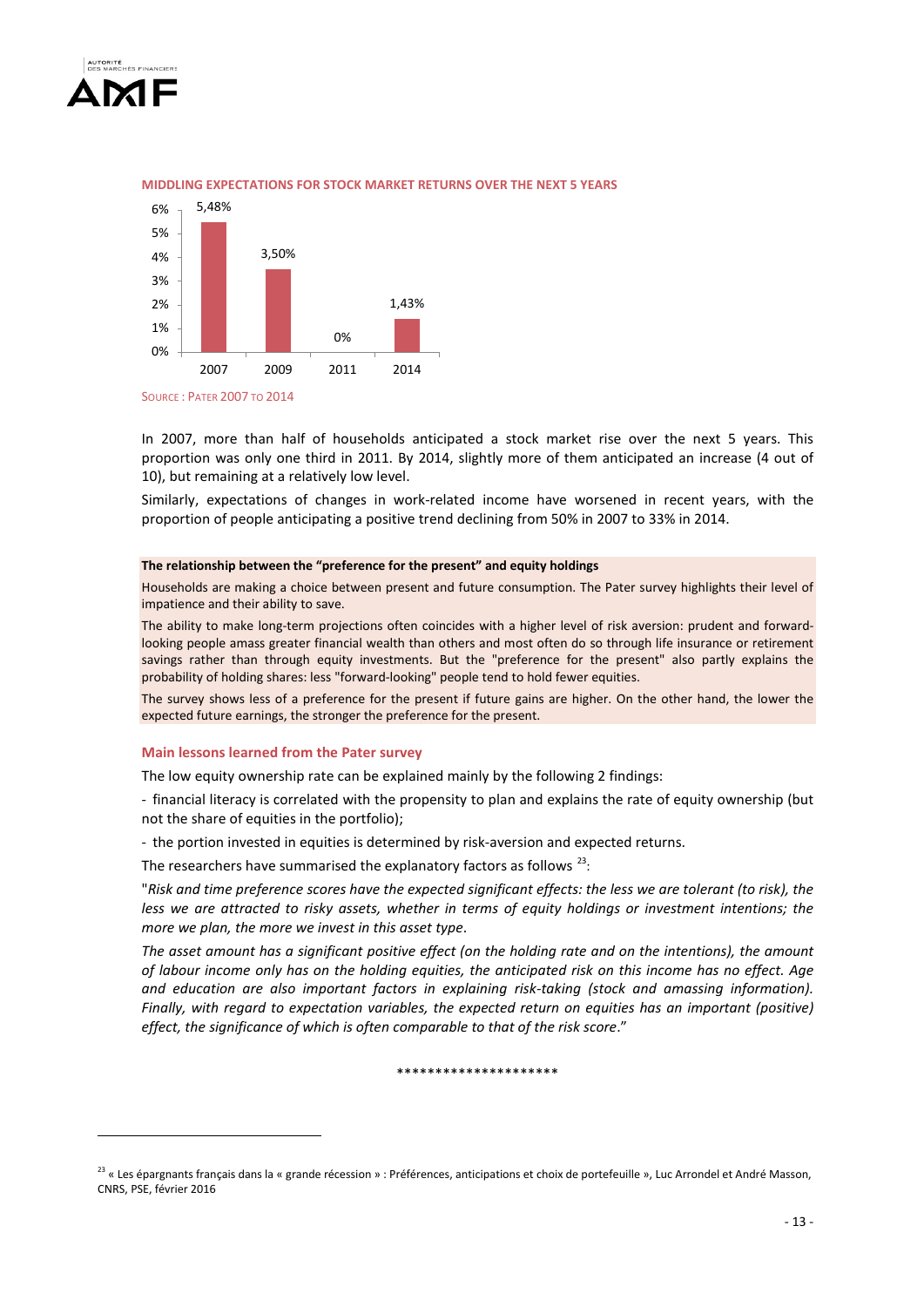

The Pater study highlights one of the most important barriers to equity investment: the strong, natural aversion French investors have to loss. This aversion is well documented in the findings of behavioural economics. In addition, we have observed that the economic crises or stock market "accidents" had a particularly pronounced impact on the French. Almost 8 years after the crisis, memories of the events are still vivid in French memory, which seem to have created inertia with regard to investment or disinvestment decisions.

Savers also had difficulty making long-term future projections and therefore implementing a long-term investment plan.

Thus, lack of affection for equities affects all savers, including those who have developed significant saving reflexes and those who would objectively have had the possibility to invest in equities.

*To add to these findings, the AMF sought to carry out a qualitative study to understand the barriers expressed by savers concerning long-term investments, particularly with regard to equities.*

# **2.2. THE PSYCHOLOGICAL BARRIERS EXPRESSED BY SAVERS**

The AMF chose the Kantar TNS institute, which has in-depth knowledge of investors, which it has built up over the years through the numerous surveys its teams have conducted. The qualitative study to better understand the barriers to long-term savings was based on the institute's internal model designed to provide the additional insight desired by the AMF.

It chose a target group from the active population aged from 30 to 45 years. This age bracket is a good choice for a target to promote long-term savings: those over 30 are beginning their active lives, and those under 45 have at least 20 years ahead of them in the labour market to prepare for their retirement.

The study was based on a series of 18 two-hour interviews<sup>24</sup>. The interviewees (all residing in greater Paris region) were divided into 3 profiles (6 persons per profile) :

- "Short-term savers" pay little attention to retirement: they do not really make projections on their long term future and invest through guaranteed savings and liquid investment products.

- "Safe investors" are concerned about their retirement and have an appetite for guaranteed long-term savings products.

- "Speculative investors" are concerned about their retirement and have an appetite for risky long-term investments.

# **2.2.1. The French have varied relationships with savings**

The interviews made it possible to identify savers as distinguished by the degree of involvement in the management of their finances and by their state of mind (security or fear/apprehension).

- The "frail", who feel helpless, vulnerable and can be a bit skittish.
- The "managers", who anticipate and who think about protecting themselves and their loved ones.
- The "carpe diem", who are careless, passive and tend to be short-sighted.
- The "players", who take things rather calmly and who think about optimisation and profitability.

Investors assign different roles and reasons for saving:

- the "pleasure saver", which is short-term,

<u>.</u>

<span id="page-13-0"></span><sup>&</sup>lt;sup>24</sup> Usual metrics of qualitative studies were used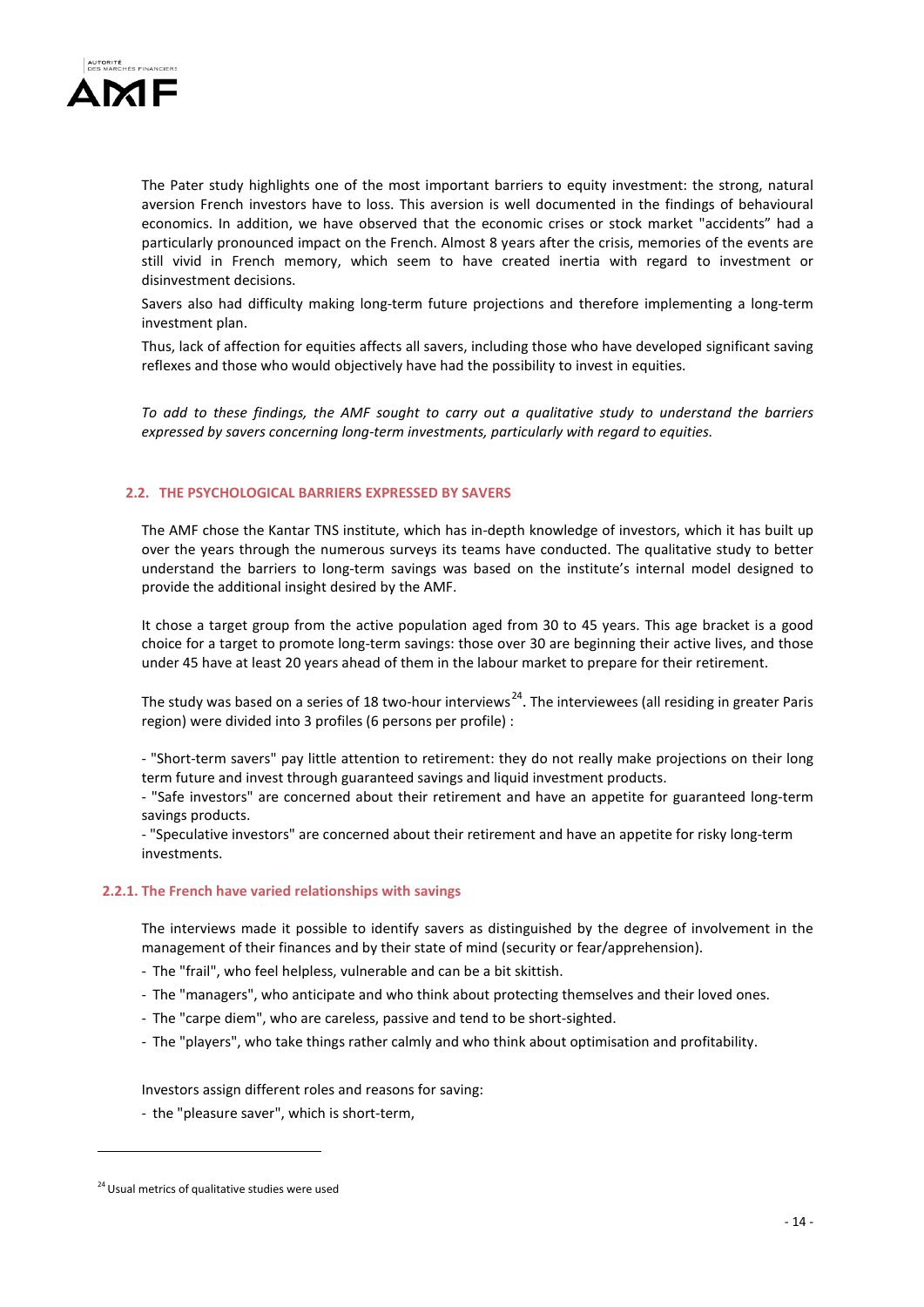

- the "protective saver", for times of hardship and unforeseen events, which can be short-term savings, but which is above all an unlimited-term,

- The "constructive saver", which is a medium/long-term savings (schooling for children, real estate, professional life changes, etc.).

Individuals do not all have such a clearly defined understanding of their savings products and their functions. Rather, many reason generally with regard to their savings, in which products can intertwine and can change their use. The sample investors demonstrated a certain lack of knowledge with regard to savings products and their specific characteristics, which may lead to misrepresentations.

Preparing for retirement falls into a slightly different category, both with protective and building savings. It generally falls within the medium/long-term investment category.

Three major product groups are cited:

- Saving accounts, to manage current assets,

- life insurance and housing investments, to prepare projects (purchasing housing and preparing for the future), and which have the characteristic of being perceived as locked-in,

- employee schemes, which is poorly known and understood.

Real estate is often used and perceived as protective and building savings (asset acquisition).

#### **A relationship with money determined by one's family's core values and personal background**

According to the authors of the study, the relationship with savings is closely linked to one's family core values as a continuation thereof or in opposition thereto. Long-term savers often come from families that play a role in teaching good financial management and savings practices. The way parents manage household finances and save throughout their lives influences how their children save money. Saving practices might develop either in reaction or in opposition to a management style that is considered too lax, risky, short-term, and may lead to a need for financial assistance from parents, or on the contrary these money management core values may be reproduced, whether judicious or risk-taking, in a model that corresponds to said core values.

One's own circle of friends is not necessarily conducive to for good money saving and investment practices over the long-term since money remains slightly too intimate and personal a topic to be shared with this circle.

### **2.2.2. Shares not cited and not associated with the long-term**

The notion of long-term savings is not naturally mentioned by savers. The reasoning is based on the products and their objectives, not based on the duration (even if the duration is derived from the objective).

Long-term savings is envisaged for major life projects and around the concepts of construction, family and inheritance, safety, protection, precaution as well as long-term performance. Long-term savings are often understood as opposed to the notion of "pleasure" and immediately brings to mind the notion of involvement, commitment and responsibility.

It is primarily associated with life insurance, even housing savings, and never with savings invested in equities, apart from a few savvy investors.

The idea of transforming financial products into equities as a means of taking the long view of savings seems difficult for many to grasp. Equity savings are associated with the short-term, risk, randomness, abstraction, and opacity. Only the savviest investors cite risky investments (PEAs (equity savings plans), funds) as long-term products because investment over the long term in order to be profitable.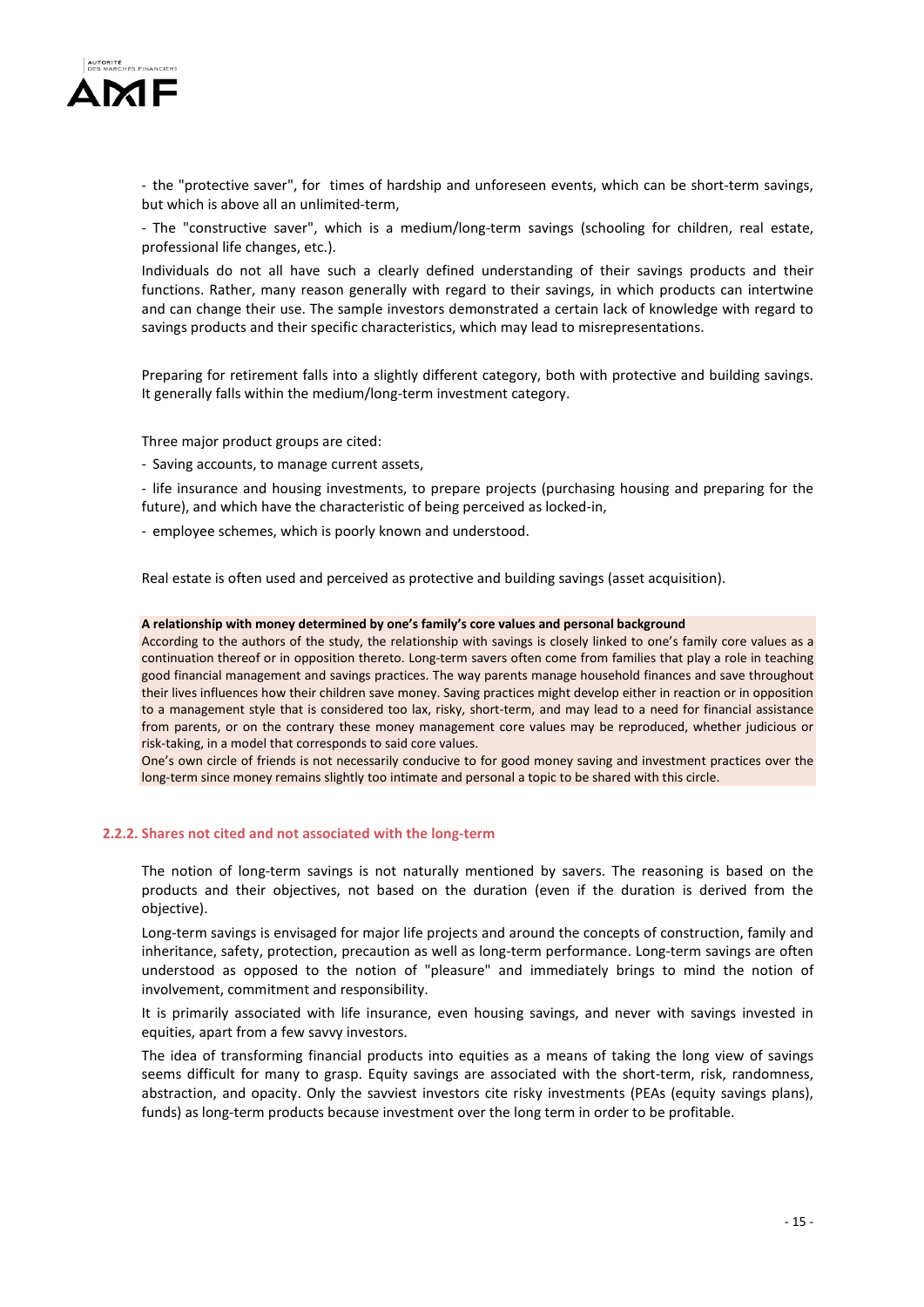

#### **The economic environment prompts little long-term projection**

For the authors of the study, the global economic context marked by successive financial crises over the past 15 years (the bursting of the Internet bubble in 2000, and the subprime crisis in 2007-2008) and even more markedly the European banking crisis has been a great blow to confidence in the system and in global financial institutions.

- The awareness among savers of the fragility of this banking system, of how quickly it can be destabilised/ become unsettled, and the scale of the consequences it can have from an individual investor's perspective.

- Erosion of confidence in banks and financial advisers themselves: seen as sellers rather than advisers, too often suspected of putting the interests of the bank before those of the client.

- Indeed for some individuals, erosion of confidence in the State, which was unable to and may not be able to prevent a future crisis.

This context does not appear favourable to investing in equities as investors have tended to prefer non-locked-in guaranteed financial products and real estate.

### **2.2.3. Many preconceived ideas about equities**

Equity savings are considered to be uncertain, risky or even unprofitable. They are associated with a perceived risk that does not diminish over time. The perception of un-guaranteed returns may sometimes even be imagined as always unfavourable ("someone has to lose").

It is not considered to be an easily attainable and accessible type of asset. The entry barriers are perceived to be high and reserved for those with sufficient financial resources, knowledge, and time to track their investments.

Equity savings are seen as locked-in and illiquid.

Consequently, this type of savings is associated with those who have the requisite financial resources and with a population of insiders.

Equity savings suffer from a perception of disparity between the cost invested, whether it be the financial cost (money saved is perceived as a sacrifice), a investment in terms of time (regular monitoring, searching for information, etc.), and the associated benefits, which are considered quite random, contingent and far off in the distant future.

This is less the case for funds. Nonetheless these appear obscure in the case of a type of savings whose movements, behaviour, trade-offs, or companies in which one invests are not fully understood.

# **2.2.4. Equities "under consideration"**

When asked to consider equities, savers "rationally" confirm that they Have a dim view of equity investments, i.e. a certain imbalance between the efforts expended, the risks incurred and the benefits ultimately generated by long-term savings.

The "cost/benefit ratio" is unclear in view of the sacrifices made in daily life in contrast to the random and risky nature of equities. This savings effort seems to them to be quite incompatible with the efforts already made.

The argument of the past performance of equities, which is greater than that of other investments over the past twenty years comes as a pleasant surprise, but this surprise quickly gives way to scepticism, and may even arouse some mistrust.

However, potential returns appear to be an argument that could change perceptions, if accompanied by sufficient reassurance.

### **2.2.5. Equities and social pressure**

Equity savings are not hindered by strong social pressure.

Savers who are less favourable to long-term equity savings may question an opaque, unfair financial model, from which they are going to distance themselves, but without disrupting the value system and without ultimately leading to a veritable outcry.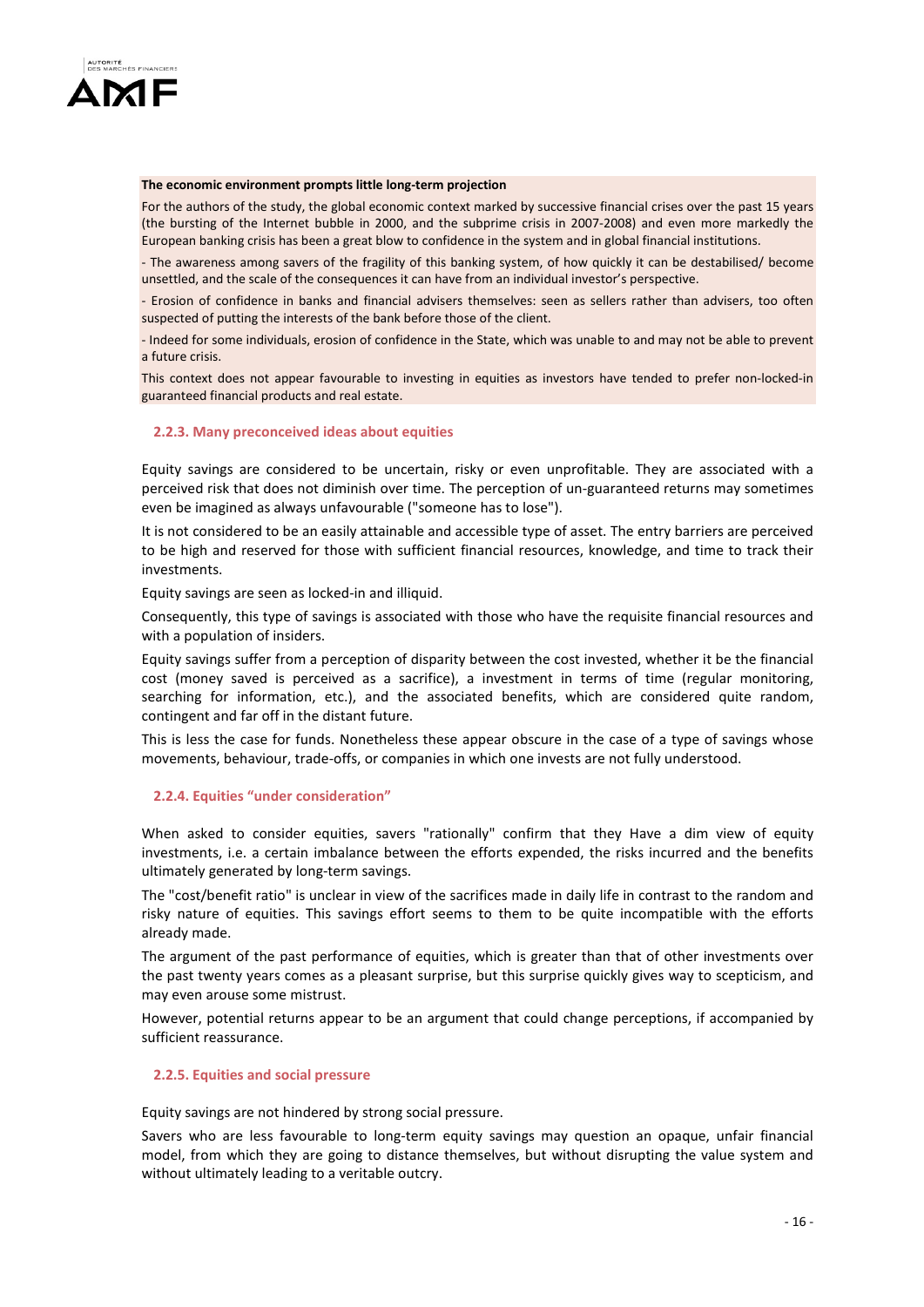

However, they are not seen as beneficial to society and the economy: they are associated rather with large corporations and crises, profitable for the markets, large companies and for banks.

Thus, equity savings raises many questions, and even suspicion, about its ability to be compatible with a more ethical financial paradigm.

Nevertheless, the authors of the study stress that the ethical and solidarity argument could well serve as a means of attracting investors, triggering their awareness and whetting an "appetite" for such savings.

#### **The Risky investment offer**

If investors turn away from risky investments, it may also be that they are in relatively short supply. The mystery visits conducted by the AMF since 2010 regularly show this is the case. Account managers take into consideration the differentiated profiles of prospects (risk-averse or risk-taking). However this consideration remains limited whereas the scenarios "young active" and "risk-taking" would lend themselves to risky investment proposals.

After the stock market and financial crises of the 2000s, industry professionals, held in check by regulations requiring them to verify their client's risk appetite have greatly reduced the amount of product investment advice they give.

\*\*\*\*\*\*\*\*\*\*\*\*\*\*\*\*\*\*

Although based on a limited number of interviews, this qualitative study reveals that equities are not part of the saver's natural investment landscape. This type of saver is little aware of them, convinced that they are only meant for those dabbling in stocks, and who have an utterly different profile to their own.

Equities are not spontaneously perceived as suitable for long-term savings, and particularly for retirement savings. Equity savings also appear to run contrary to the current financial constraints and the notion of protection and security that take precedent in the investor's mind.

They also suffer from the social, economic and political environment, contributing to weakening the longterm projection and risk-taking capacity of individuals. Finally, there is a core group of representations and strong biases that have persisted over time. These representations can lead to fear and apprehension and put a brake on long-term equity savings.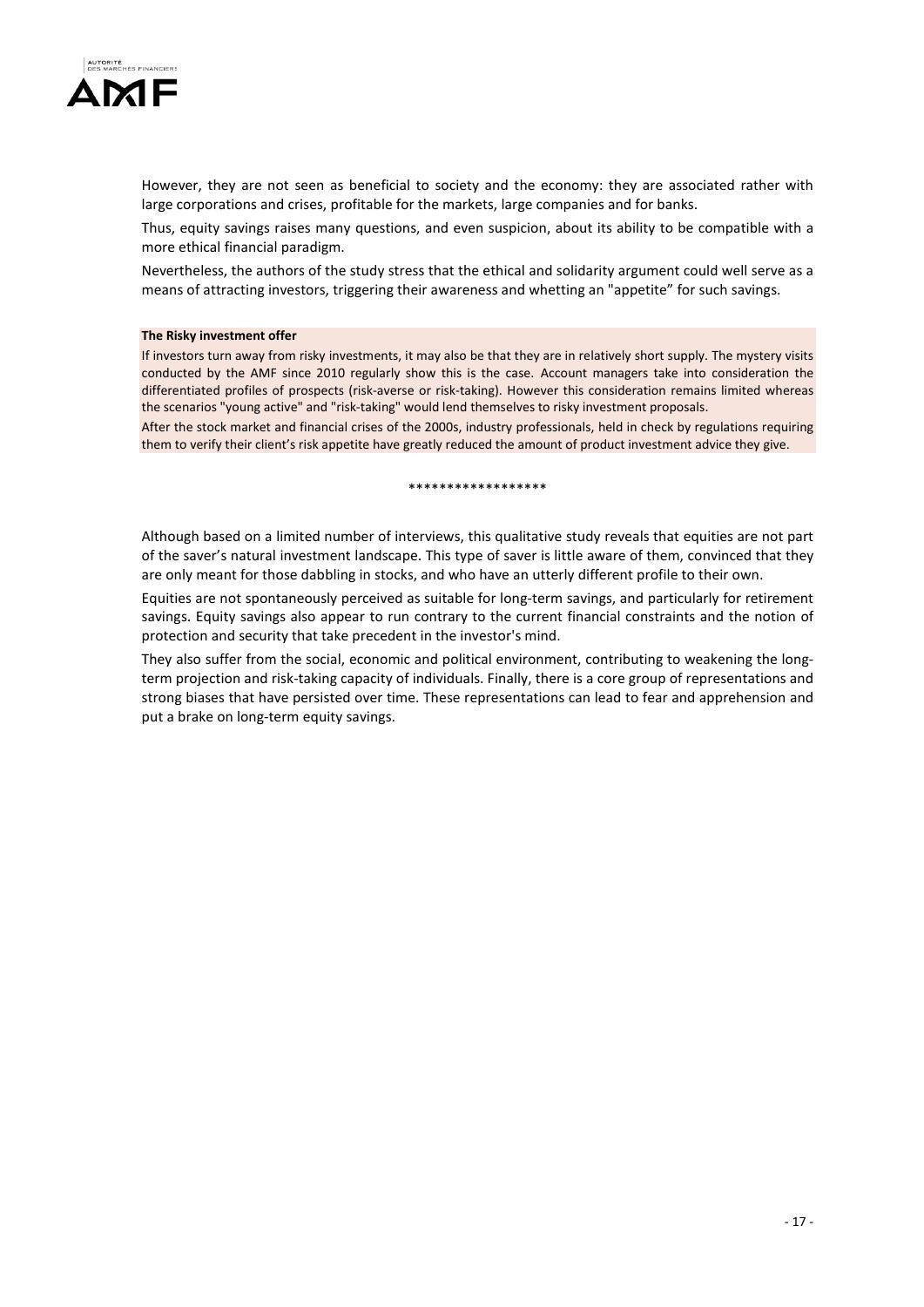

# **3. LEVERS FOR STIMULATING LONG-TERM EQUITY SAVINGS**

First and foremost, the qualitative study emphasises that it is essential to undo savers' automatic reflexes. Sufficient time must be taken to correct false representations and this must be done with restraint and for educational purposes. Undo misconceptions associated with equity investments is necessary to change investor behaviour.

The regulator can play a role in this initiative by providing educational content, or by leading communication campaigns. Furthermore the regulator should not be left alone in this endeavour. The arguments presented hereafter constitute material that can be used by all players, especially those with a greater capacity to reach a large number of savers.

### **Education as protection**

The AMF's primary aim, as an authority, is to contribute to protecting savers by disseminating accurate and useful information. This information should not under any circumstances be used to mislead savers. The goal of its instruction is to convince them that **protecting their savings is linked to better equity diversification.**

# **3.1. EDUCATE FIRST: INFORM TO RAISE AWARENESS**

# **3.1.1. Explaining equity investments; investment solutions made simple**

One of the main pitfalls concerning long-term savings is the lack of knowledge of a world that appears opaque, vague, technical and not readily/easily accessible to investors.

Industry professionals and those promoting investment solutions clearly underestimate this pitfall.

Against this backdrop of widespread ignorance, teaching on equity investments should first and foremost start by defining what long-term savings is (its duration, its objectives and the related products, in particular pension savings plans).

The goal is to explain in simple terms the connections between equities and long-term savings, and to inform clients about the financial markets. It will be crucial to focus on the investor's individual interests. This approach must be practical even if it is underpinned by economic concepts.

Instruction must focus on why equity savings can/must be considered as long-term savings. Clients must be informed about the duration of such savings and that the earlier one gets started, the greater the advantage will be going forward. Risk must be recognised for what it really is: uncertainty about the future. To better control risk, equities provide a practical form of diversification, which helps limit this risk (see below).

# **3.1.2. Unravelling misconceptions about equity savings**

Unravelling misconceptions is an ambitious endeavour because it is difficult to change deeply ingrained ideas. Certain biases focus on the "why" while others on the "how".

The main psychological barrier focuses on the random nature of equity savings and the real risk (which should be seen in relative terms) of not recouping the original investment.

The other barriers, for those who would even consider taking such a "risk", are the minimum amount to be invested in order to access equities savings, the availability of the amounts invested and accessibility for those who have neither the requisite knowledge nor the time for such an endeavour. They refer to access conditions, which are assumed to be restrictive and limited.

*The goal is to breakdown these barriers as reported by Kantar TNS, and to take the time to discuss them individually. None of these preconceptions is totally unfounded. Each of them may, however, constitute a lever, if recognised and qualified properly.* 

*Below, the reader should not disassociate the arguments put forward from the nuances added.*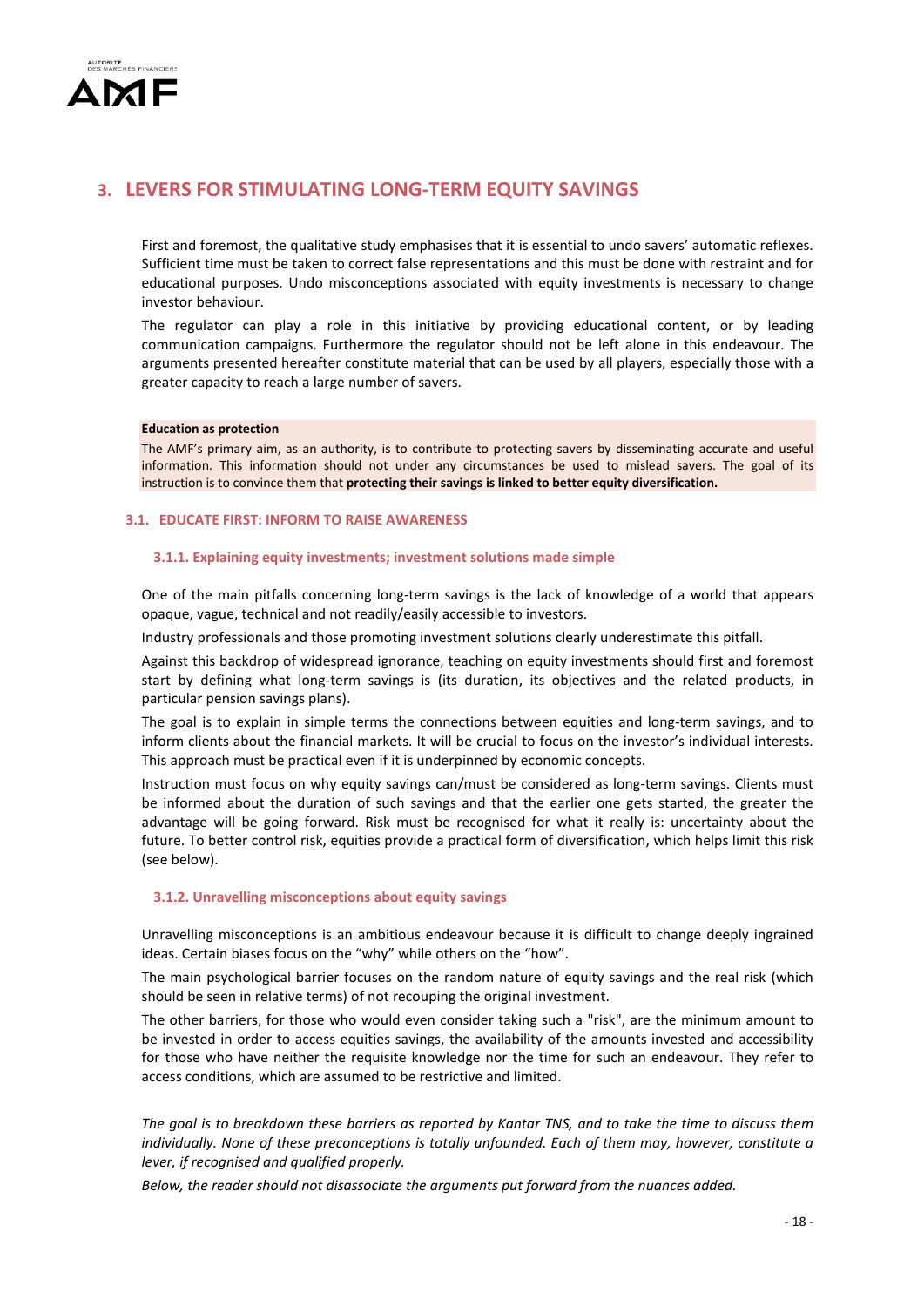

### **Barrier n° 1: equity savings are only for those with considerable savings**

Lever n° 1: long-term equity savings is in practice accessible.

It is possible to put money away regularly in very small amounts in diversified equity funds, which is a virtuous practice. When this capacity to save does not upset the budget, it is usually "painless" and the long-term snowball effect of regular payments plays a significant role in amassing capital.

Nuance: as equity savings constitutes a long-term project, it is more advantageous to start building a portfolio as early as possible. However, this decision must take into account the investor's personal financial situation and the attitude towards risk and must be weighed against the need to build up precautionary savings first and thereafter to finance short- or medium-term projects.

### **Barrier n° 2: equity savings is locked-in**

Lever n° 2: savings invested in equities is not locked-in.

Although intended to remain invested over a long period, equity savings can be recovered at any time at its current value. The investor can build up, accumulate and "decumulate" depending on their priorities. Similarly, investments in collective investment equity schemes are also entirely liquid.

Nuance: the savings invested in equities should be considered a precautionary investment available at any time. In fact, the need to sell for one reason or another could force the investor to divest while the value of his portfolio hits a trough. The paradox is that savers must act as if this saving is locked-in over the longterm while being reassured of its availability in the event of hardship or if the saver's priorities change.

### **Barrier n° 3: equities are only for savvy investors**

Lever n° 3 : long-term equity savings does not require being a financial markets or companies expert

Diversified, professionally managed collective investment schemes (funds and SICAVs) offer "turnkey" solutions for savers who have neither the time nor the knowledge to make investments for themselves in the financial markets. They merely need professional advice, to make an appropriate investment that suits them, in particular with regard to its risk level. Information on the management strategy and the performance of collective investments can be easily obtained.

Nuance : this element of "convenience" must not lead investors to become overly passive. They must understand the investment strategy of their investment and regularly question its performance and its relevance with regard to their objective and its capacity to withstand market fluctuations.

Investors who wish to manage their investments in funds and SICAVs themselves need to be more involved in their own choices (what diversification strategy to implement; which funds to choose?).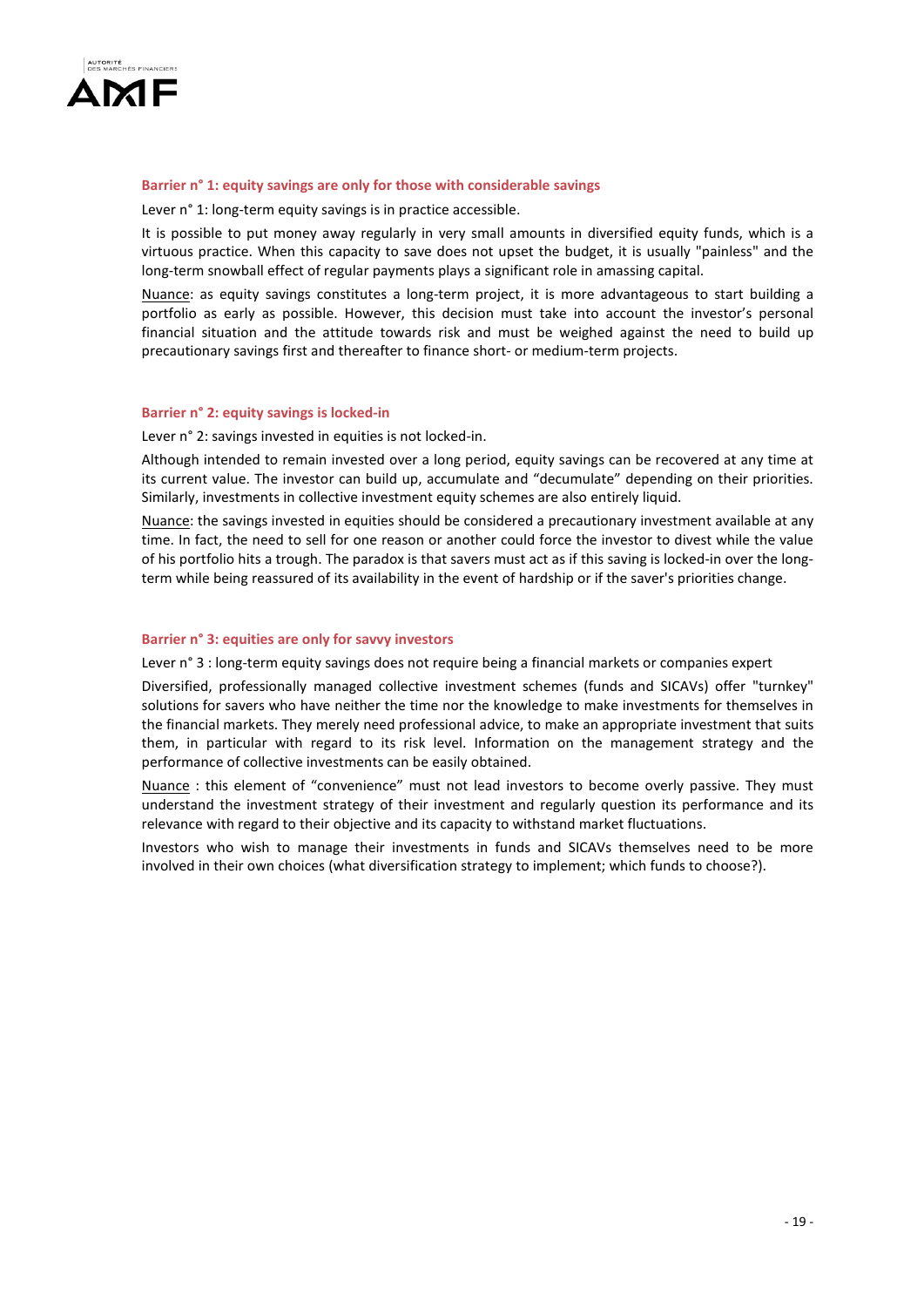

# **Barrier no. 4: equities are not profitable, and a highly risky investment too**

Lever no. 4: over 20 years, savings invested in equities is profitable and not very risky.

Savers clearly express doubt about the potential returns of equity investments.

The most recent stock market and financial crises and great uncertainty about economic growth have been causing significant distrust, exacerbated by pessimism concerning the future returns of equities. Savers are risk-averse, overestimating the high risks of loss, and do not believe in the superiority of longterm equity investments.

However, one is often led to the same conclusion about the performance of years past for financial assets: historically, equity investments in the main stock markets have yielded positive actual returns over time.

Over a long period of time (20 years and more), the frequency of stock losses has been historically low and equity investments have offered, along with real estate in Paris, good protection for savings purchasing power, greater than fixed rate bonds and money market investments<sup>[25](#page-19-0)</sup>.

Nuance: studies on past performance focus on investments that drive the development of the stock market indices, assuming that all dividends are systematically reinvested, which is not always easy to put into practice. The observation of the past gives indications about investment risk, but should not be a prediction for their future performance. The risk entailed in equity investing cannot be totally ruled out, even over a very long period. What is more, the returns reported in historical studies never take into account fees and taxes.

*To counter the misconceptions of many savers (equities have been loss-making investments for 15 or 20 years, the stock market is not ready to return to the level reached in 2000), the AMF calculated the average past yield of regular investments in equities.* 

<span id="page-19-0"></span><sup>&</sup>lt;sup>25</sup> Read « Les placements de l'épargne à long terme », J.F. de Laulanié, Economica, 2016. The author who studied the performance of various investments from 1857 to 2015 notes that for French equities the risk of loss of purchasing power is lower than that of bonds and money market investments after 5 years of holding, and becomes statistically "marginal after 15 years of holding".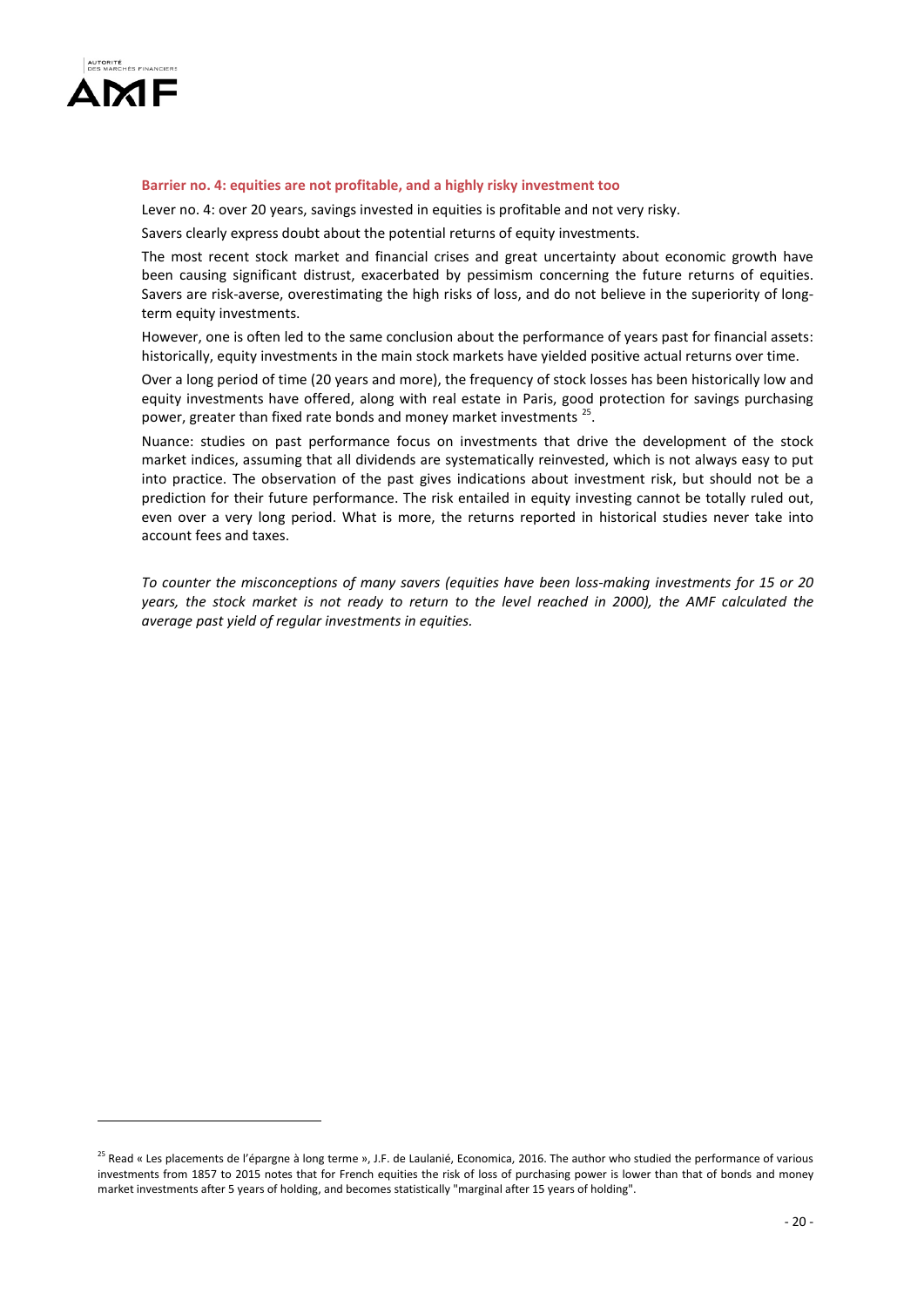

# **+5.3%, is the average annualised return on progressive diversified equity investments with 20-year maturity**

The risk of investing in equities is reduced by the spread of investments over time, as well as by geographical diversification in different markets.

With hindsight, it is interesting to note what a regular diversified investment in international equities (French, English, German, American, and Japanese) would have earned over the 1988-2017 period<sup>26</sup>. The duration of this investment was set at 20 years, which led to many observations (110 investments over 20 years initiated every month between 1988 and 1997).

These simulations show that the annualised nominal return on such a regular and diversified investment was 5.3% on average over this period.

#### **ANNUALISED NOMINAL RETURNS FOR PROGRESSIVE DIVERSIFIED INVESTMENTS IN EQUITIES OVER A 20-YEAR PERIOD**



# SOURCE : AMF

-

Note to the reader: 110 regular 20-year investments have been considered, the first of which started in January 1988 and the last started in February 1997. Consequently, an investment initiated in February 1997 resulted in an annualised return of 6.8% (excluding fees and taxes) after 20 years.

Bearing in mind the two stock market and financial crises, over the past 29 years it is remarkable to note that, on average, 20-year equity investments have always posted a positive nominal return.

The annual returns of each of these 110 investments were between 2% (investments initiated in 1989) and 7% per year (investments initiated in the beginning of 1988 and in 1995). All investments initiated after 1993 had annual returns greater than 5% (before fees and taxes).

*Please note: these results should be put in perspective because they focus on a relatively short observation period (1988 to early 2017) compared to the duration of the simulated investments (20 years). This leads to a certain over-representation of the 1997-2008 period. The simulated investments are passive: investments are allocated to the various indexes in constant proportions and no rebalancing was done. Exchange rate fluctuations are not offset. It is not easy in practice to replicate such an investment: even if index funds are available, they cannot seamlessly reproduce the evolution of the reinvested dividend stock indexes. The taxation for the different components varies.*

<span id="page-20-0"></span><sup>26</sup> The monthly payments are constant, as is the breakdown of the investments in different markets, represented by their main stock indexes into which dividends are reinvested: CAC 40 (24%), FTSE 100 (14%), Dax 30 (14%), S&P 500 (34%), Topix (14%).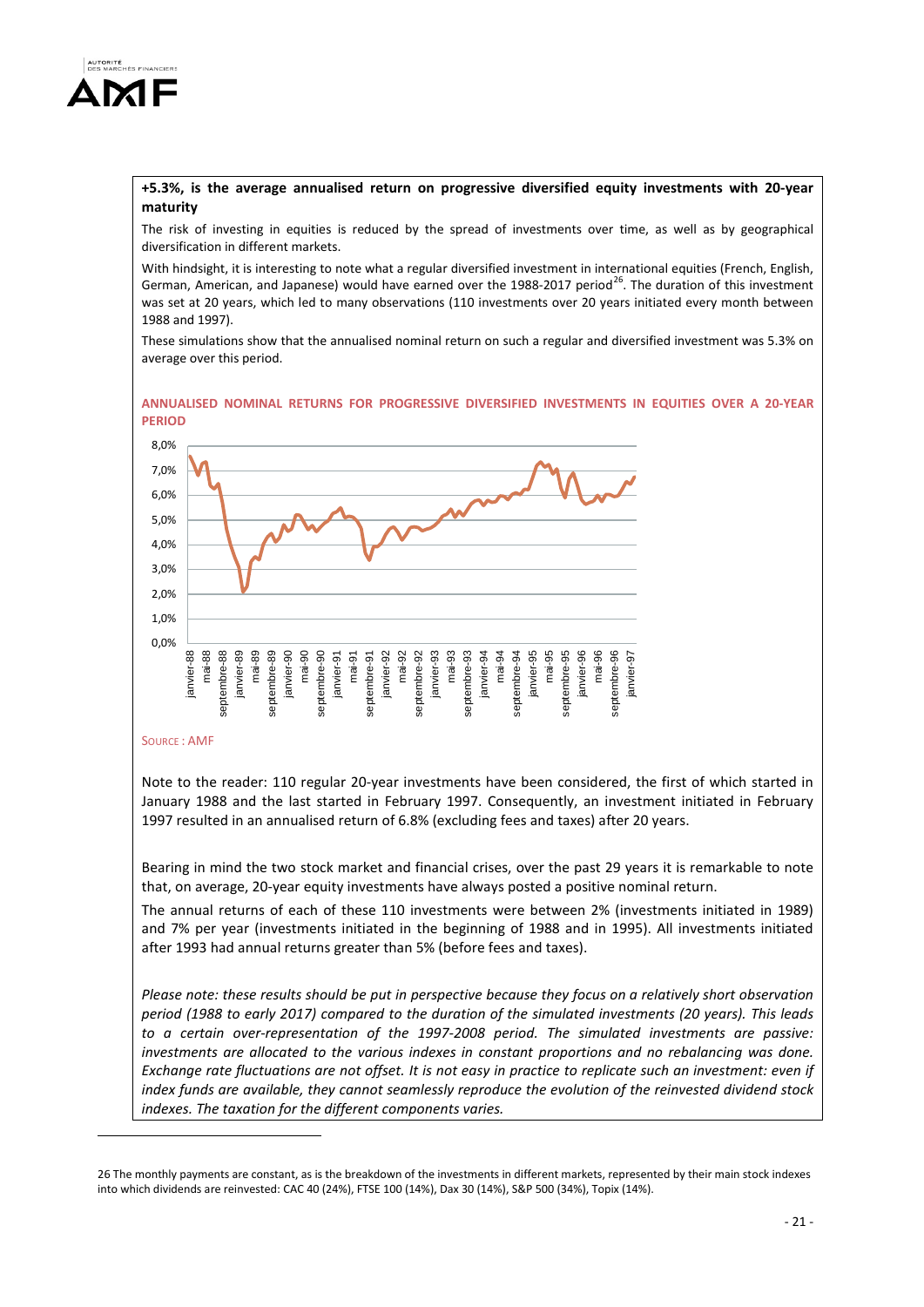

#### **Planned investments curb fluctuations of the value of an investment**

The historical performances vary depending on the date of the start of the investment in equity markets. If over 20 years and more, the return dispersion is lower, it still remains relatively high. It should be borne in mind that a difference, even a low yield, is reflected over time by significant amount differences in euros.

Planned investment turns out to be an effective method to curb the risk of starting a diversified equity investment "at a bad time". Regular investments smooth out the fluctuation curve of equity investments, thereby contribute to lowering the reported return dispersion $^{27}$  $^{27}$  $^{27}$ .

# **Time lowers risk but does not dispel it completely**

It is a generally accepted notion that the return spread is relatively low over the long-term.

The following graph, published in a teaching infographic of the Institut d'éducation financière du public (IEFP), in partnership with the AMF, shows the narrowing of the range of actual annual returns (adjusted for inflation) for the Paris Bourse, from 1950 to 2015 when the investment period was extended.



# **ACTUAL RETURNS FOR FRENCH EQUITIES (CAC ALL-TRADABLE), FROM 1950 TO 2015** [28](#page-21-1)

#### SOURCES : GLOBAL FINANCIAL DATA, CALCULS HARVEST, 2016

Since 1950, the investment period was long and less often French equity investments lost money. For example, over 3 years, actual returns (after deducting inflation) ranged from -20% to +39% per year and, over 20 years, between -2% and +15% per year.

However, it should be noted that over a 20-year period, the value of French equities might have declined by 2% per year, resulting in a one-third capital decrease. It is only over a 25-year observation period or more that the actual returns recorded for French equities have always been positive.

#### \*\*\*\*\*\*\*\*\*\*\*\*\*\*\*\*\*\*\*

<span id="page-21-0"></span> $27$  For further information about the simulations made by the (Association française de la gestion financière or the French Association of Financial Management) in its White Paper on retirement savings; Annex 3, December 2016.

<span id="page-21-1"></span> $^{28}$  Outside observations were withdrawn (1% of higher values and 1% of lower values; 98% of the values obtained were kept).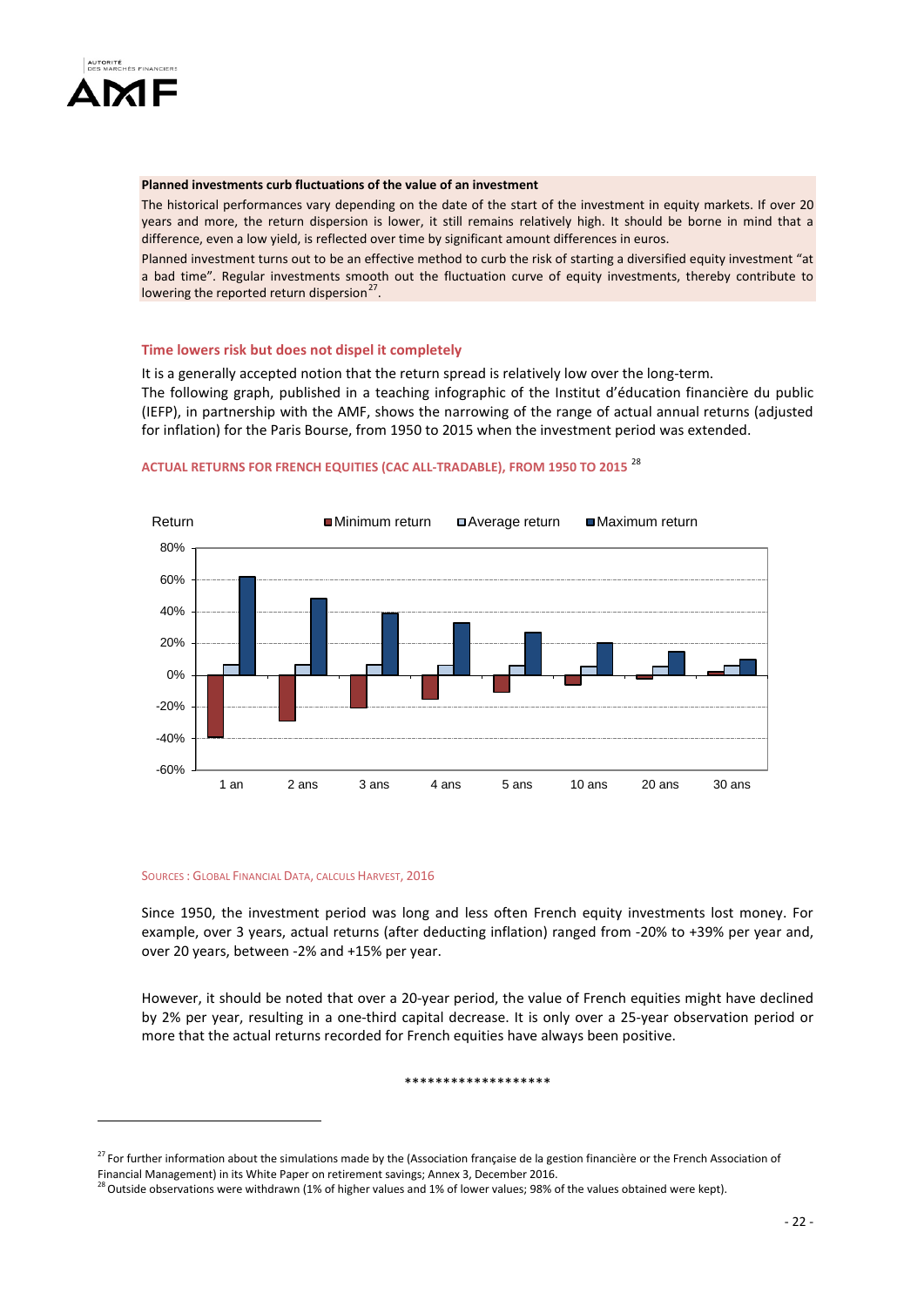

Based on past observation, reports of equity investment performance provide some guidance on the length of the investment required to significantly curb equity investment risk. But the past is not an indicator of the future performance of the financial markets and this finding does not make it possible to conclude that the risk of investing in equities, even over a very long period, can be ruled out completely.

It is difficult to provide investors with comprehensive information that is not misleading about the past performance of equities. It is a perilous exercise to say that equities offer solid long-term returns without downplaying the risk involved.

To be credible and useful, financial instruction must be sound and circumspect:

- In an expanding economic environment and a relatively stable financial one, the value of a diversified equity investment fluctuates, but most often and over time (20 years or more) ends up yielding higher returns than other investments,

- Even over time, the risk of loss is never inexistent. Therefore, to minimise this risk, we suggest taking the following precautions:

- do not invest all long-term savings in equities,

- diversify the portion invested in international equities,

- make regular investments to reduce the risk of making an investment just before the market bottoms out.

# **3.2. CONVINCING, INVOLVING AND MOTIVATING SAVERS TO CHANGE THEIR ATTITUDE**

The idea that investors can be convinced of the aim in diversifying their long-term assets in equities based on objective, rational, and highly balanced information is probably quite illusory. This theoretical information may be viewed as suspicious, even manipulative, as it goes against well-established misconceptions.

To get over this stumbling block, the different solutions offered must be discussed using practical terms and moreover investors need to be reassured via testimonials.

### **3.2.1. Emphasising the appropriateness of equity investments**

The principle of a comparison of average returns between different savings products appears to be a convincing tool that might have a significant impact. This requires that the performance arguments advanced be sound (in particular the observation period must be long enough).

It is necessary to reassure savers about the volatility of equities and to explain that performance should be interpreted over the long-term.

It is also enlightening to show the long-term benefit of additional yield over 20 or 30 years. To do this, it would be useful for savers to have access to long-term savings simulators, which would make it possible for them to compare the impact of different returns (e.g., the capital difference acquired in euros at the end of the savings phase).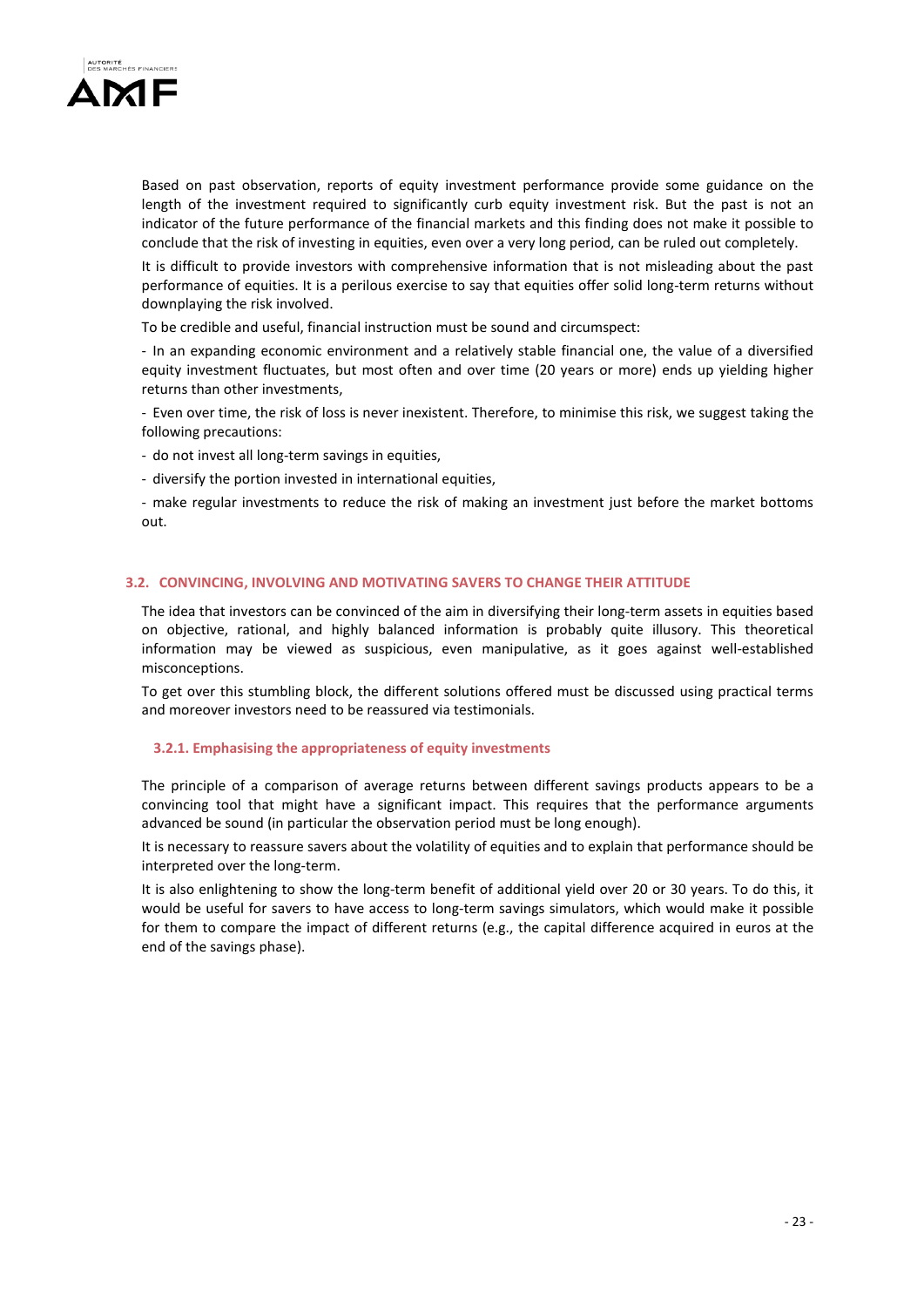

#### **Future performance simulators**

Investors can find many calculators online to run simulations of savings based on a chosen duration or the amounts invested. But most of these tools do not offer any assistance in a "real-life situation". The user can indicate the rate of return of their choice, at no time are they guided based on investment solutions. These tools are not related to the reality of possible and reasonable returns depending on different investments and risk levels.

Recently, new websites (investment service providers, financial investment advisers, management companies, among others) offer simulations of diversified investments in equities and bonds. These performance simulators show all the possible results within a certain range of probabilities, based on yield and risk assumptions[29](#page-23-0).

These simulators have an undeniable interest in terms of educating savers about risk. The saver, who must be wellinformed about the limitations of such simulations (the assumptions used are "opinions" and are not indicators of future performance), can thus visually understand the effect of diversification and the extension of the investment period with in relation to the risk they are assuming.

In order to be useful, these simulators must unquestionably be for educational purposes only.

#### **3.2.2. Fostering the ability of savers to feel involved**

Long-term savings is for many a reality far removed from their daily life, habits, and ways of thinking. It is therefore essential to be able to remove these barriers based on a message on accessibility.

It seems essential to allow savers to realise this for themselves; in other words, recognise their situation and their need for savings. Testimonials of other initially leery long-term savers, discussing their investments and recounting their successes was well as their fears and failures, will go a long way to establishing credibility and reassuring newcomers about long-term equity investments.

#### **Distinguishing the individual shareholder from the long-term saver**

The recommendation to diversify equity holdings is intended for a saver who has already built up precautionary saving and has a long-term investment horizon (retirement). This saver is looking for the "snowball" effect of accumulated savings gradually and expecting a higher return than those of risk-free investments. With little time and knowledge, they will regularly save through legal and tax solutions giving them access to highly diversified collective investments. Discussions about the benefits about this diversification over the long-term is aimed less at the direct equity investor who in principle has the time, knowledge and appetite to build and manage a securities portfolio. This saver's horizon is shorter and their character is that of a speculator who is looking for good performance per security within a relatively short time frame (a few years at most). This saver has capital to invest along with other investments and does not follow a planned investment strategy.

#### **3.2.3. Emphasising the ethical dimension of equities**

For many, equities are not associated with the real economic life of companies and employment. Some believe that stock markets have a negative impact on the world.

However, the possibility of financially supporting companies via this investment constitutes an ethical argument that may involve the investor in managing their investment and thus give them the feeling of having control over it. Greater emphasis on this argument would allow more transparency in the stock market world and make the practice of long-term savings more meaningful. It offers great appeal for raising awareness and for whetting an "appetite for long-term savings.

<span id="page-23-0"></span><sup>&</sup>lt;sup>29</sup> The AMF published [a recommendation](http://www.amf-france.org/Actualites/Communiques-de-presse/AMF/annee-2017?docId=workspace://SpacesStore/5130728f-be35-4699-a8f6-d4a0438b3fb0) on the performance simulations offered to investors. It identified a few overly optimistic assumptions and the risks of misleading information about the random nature of the simulations run.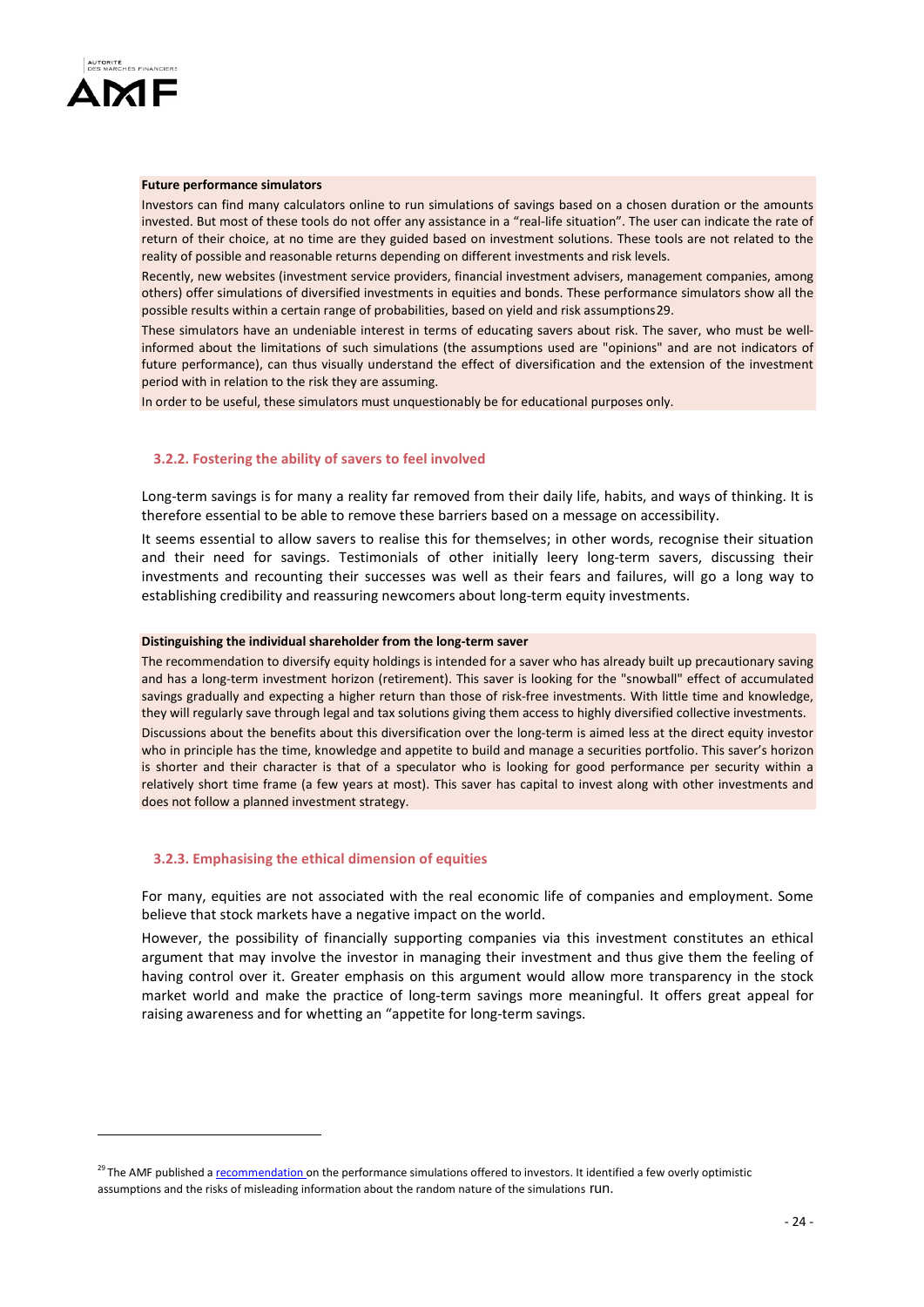

# **3.2.4. Encouraging companies to participate in employee savings schemes**

Relatively well invested employee savings schemes in equities could be a powerful vehicle for long-term savings.

Collective retirement savings plan (PERCO), alongside company savings plans (PEE), the funds of which are available after 5 years, are a suitable vehicle for long-term equity savings investments.

But the dissemination and assets of this savings (PERCO assets under management amounted to  $\epsilon$ 14 billion in late 2016<sup>30</sup>) remain limited, far off the mark of financial preparation for retirement. In addition, the funds invested are largely invested in money market funds, excluding employee shareholding funds invested in the employer's shares, which is inconsistent with the long-term aim of PERCOs.

Employee share ownership funds, which are a special investment category in employee savings schemes, help to spread a culture of equity investments.

A recent survey <sup>[31](#page-24-1)</sup> has confirmed that from the viewpoint of employee savers, the company is a key player in preparing the employee for retirement. 74% of those surveyed believe it is the company's role to offer a retirement plan; 70% also believe that it is a genuine advantage to work for a company offering a PERCO, and they believe it to be a particularly attractive offer if the company tops it up.

# **3.3. THE RETIREMENT PREPARATION LEVER**

Interviews with savers confirmed that saving for retirement is an appropriate way to address long-term equity savings with the general public.

This concern is reflected in different ways:

- those less affluent, "the frail", feel vulnerable and worried;

- those who cannot project themselves into the future, the "carpe diem," segment think they are too young to be concerned about retirement;

- the "managers" have started to show their interest, but do not know which products to turn to and how to proceed.

It should be noted that there is a genuine lack of knowledge about the financial preparation for retirement and retirement products. On balance, the French state that they are insufficiently informed both about their financial resources and their retirement needs, and about available methods of savings to supplement financing their retirement.

### **3.3.1. Speaking in support of retirement savings solutions**

Interviews with savers have shown that one must exercise caution when using the selling point about financially preparing for retirement. This may be because the link between retirement and long-term savings seems obvious to most savers, while the connection between retirement and equity products is less spontaneously obvious.

# **Clarifying the link between equities and retirement savings**

Equity products are not normally considered a retirement solution. In many cases, savers who have started to financially prepare their retirement have done so through guaranteed savings products (life insurance) and/or through company savings plans.

It will be beneficial for savers to be informed upstream of such decisions to counter biases and to foster their better understanding of equity investments. Clarifying the link between equity savings and retirement should be done as a second step by explaining the benefits of equity savings.

<span id="page-24-1"></span><span id="page-24-0"></span><sup>&</sup>lt;sup>30</sup> Press release by the Association française de la gestion financière (AFG or the French Association of Financial Management), March 2017 <sup>31</sup> Audirep on behalf of Amundi, survey of 14,000 people with a space to manage their retirement product on the Amundi website, 2016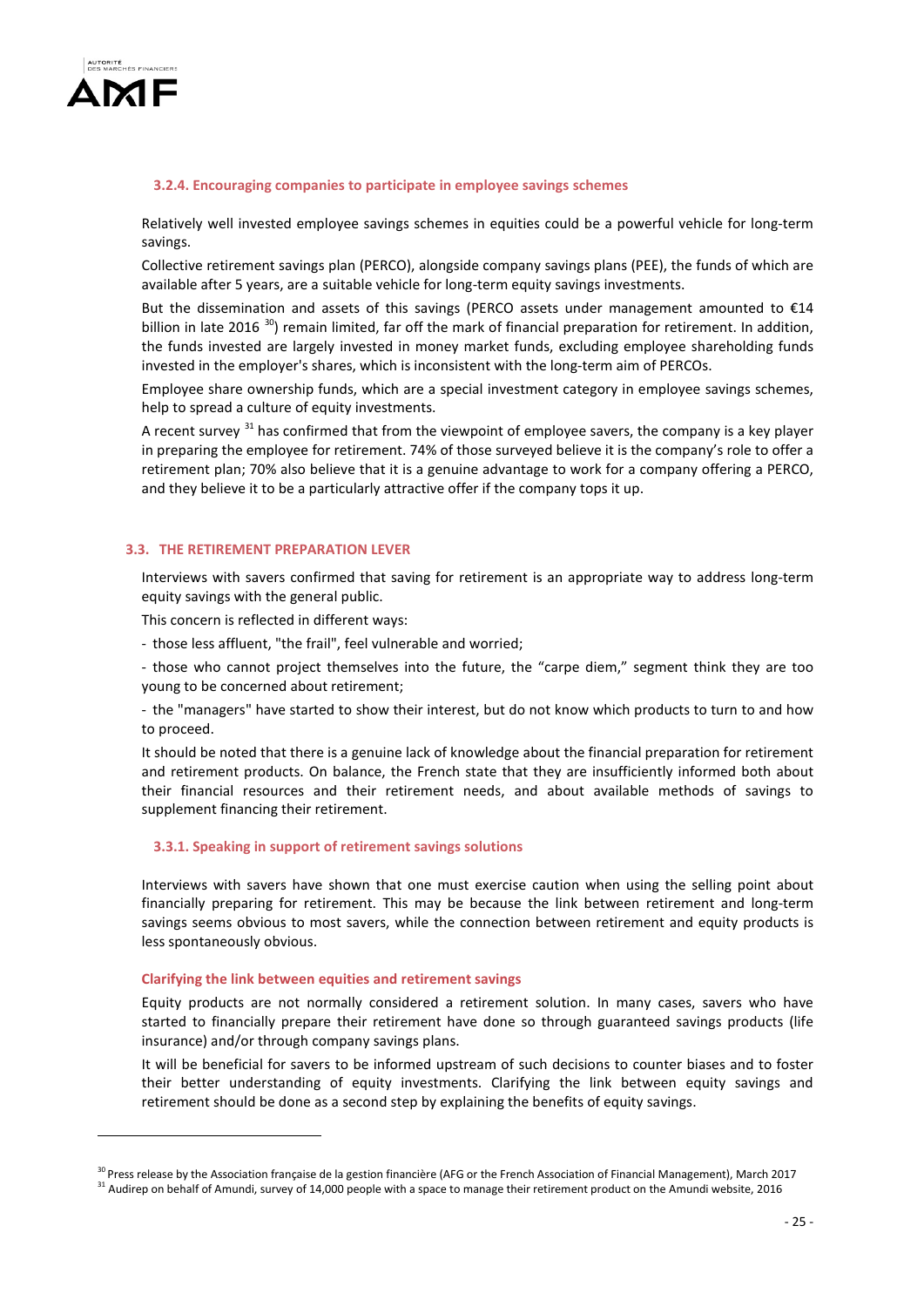

It will be especially important to explain the way savings are released at retirement (capital or annuity) and the principle of a lifetime annuity, which is little known and which the public mainly perceives as a disadvantage (dispossession of capital).

# **Encouraging savers by speaking in favour of and optimistically about retirement**

Retirement is a sensitive, potentially anxiety-provoking issue that should be dealt with empathy, care and support. Interviews with savers have shown that it will be more effective to use an optimistic and reassuring tone ("solutions exist"), and to ask questions without being alarming (as future retirees are already preoccupied about this issue) and to encourage them to save without being discouraging (sums that are more affordable and better suited to your situation than you might think).

The difficulty lies in linking equity savings to the worrying issue of retirement. In a context of mistrust and suspicion of equity investments, it is necessary to present practical evidence, provide tangible proof, reallife cases and feedback to build trust so investors may see equity investments as a genuine possibility.

It is therefore essential not to arouse a sense of guilt and to be moralistic so on the contrary they feel encouraged and assisted. The tone must be informative. The financial and/or technical selling points should not be over-explained for fear of sounding like a sales pitch, which could fall on deaf ears.

To be even more reassuring it will be crucial to show that this type of savings is flexible: it can be set up painlessly ("based on what you want to spend"), and as a complement with other on-going investments without putting strain on the saver's budget. The savers surveyed appreciated the idea of having their savings increase when their incomes rise. Flexibility, the adaptability of savings and progressively building up savings (a painless saving effort) make retirement saving less burdensome and more easily achievable.

#### **Precautionary and long-term savings**

In the minds of savers, it is not obvious that different objectives should be assigned to each investment. Saving requires foresight and taking precautions. A real difficulty is to assign to long-term savings a single objective, e.g. retirement, while the needs of savers can be vague and diverse (education for children, retirement, to avoid being dependent on loved ones, among others). To overcome this hurdle, it would be counter-productive to refer to retirement savings as an end unto itself, with no turning back. Retirement savings are not always locked-in, and for using the capital amassed, all options are on the table because priorities can change over time. Long-term savings should be promoted as a flexible solution for the future.

#### **Targeting different profiles**

The message must be differentiated based on the situations of the people in question:

- those less well-off need to be reassured about how to set up a retirement savings plan that is consistent with their financial resources; however, these categories cannot constitute a target for equity savings;

- the "carpe diem" category must be convinced that it is in their interest to start preparing for their retirement early;

- the "managers" (and to a lesser extent the "players") need tools and instruction to implement this savings over a long horizon.

#### **Taking into account saver inertia**

-

Faced with too many choices, individuals become lazy, because they have a structural preference for the status quo and an aversion to choice.

There is some evidence[32](#page-25-0) that the rate of participation in a retirement savings plan increases significantly when the decision to set up a plan is the default option.

An experiment conducted in Sweden in 2000 has also shown that with regard to the compulsory choice of the management method for retirement savings, offering a default option helps guide the selection of a passive consumer.

<span id="page-25-0"></span><sup>&</sup>lt;sup>32</sup> Studies cited in the report of the Economic Analysis Board "Saving long-term and controlling financial risks", Garnier and Thesmar, May 2009.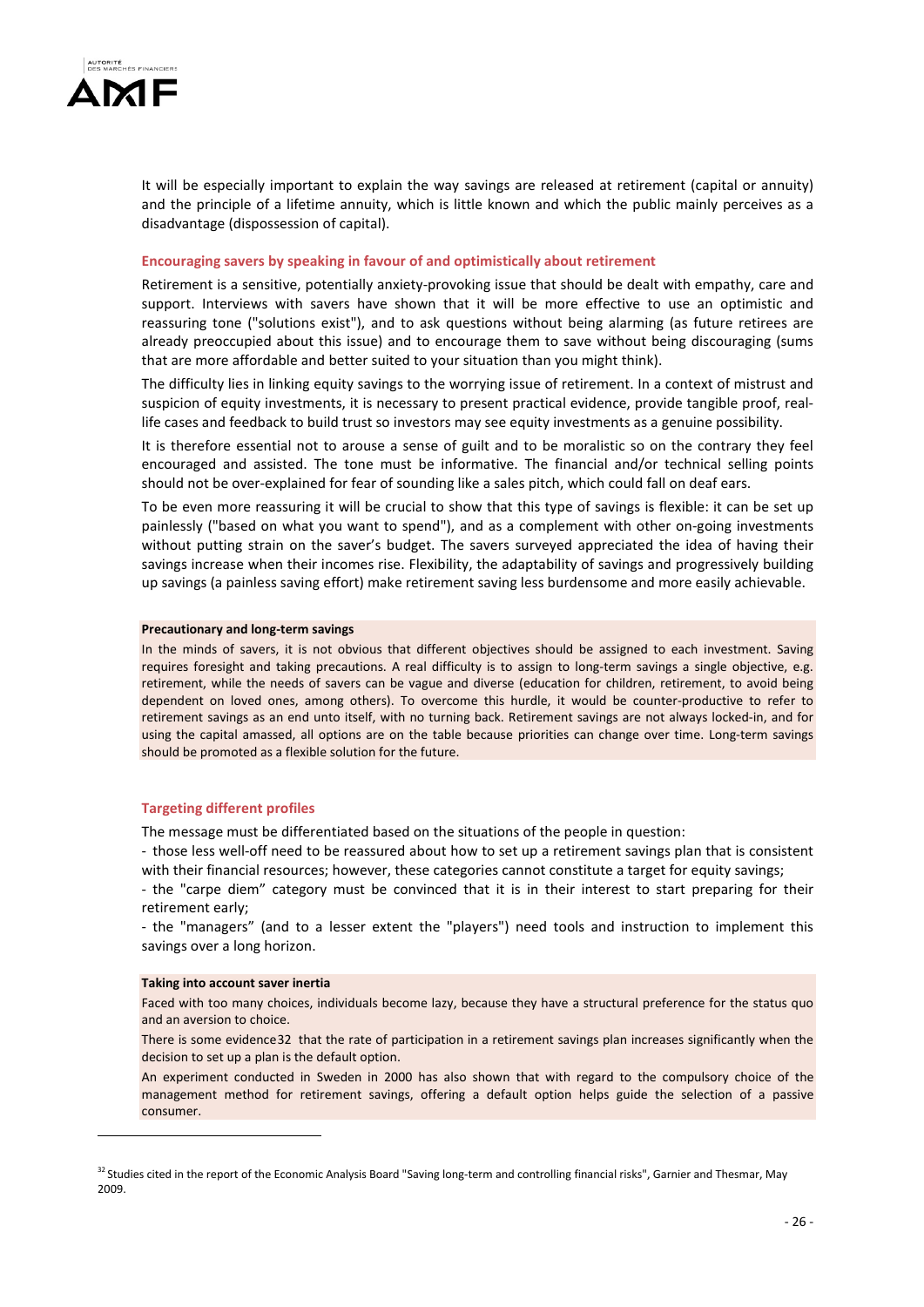

#### **3.3.2. Better to show the benefits of diversifying equities**

#### **Emphasise the saver's potential profitability**

When asked what they would do with €1,000 when they were shown returns on equities and liquid assets between 2005 and 2015, only 23% of respondents said they would invest entirely or almost entirely in equities or units of capital. Nearly 50% said they would invest partially or entirely in liquid assets<sup>33</sup>.

Behavioural economics explains that individuals only make bets if the potential gains are quite significantly higher than the amount of the initial bet. The possibility of loss, even minimal, is overestimated.

The promise of return on equity savings is insufficient. The combination of a long horizon and a higher yield is not grasped by savers, who are for the most part uncomfortable with the figures. The benefit of diversification into equities, though not guaranteed, is, however, visible when the investment horizon is very long (the active life).

The graph below shows that over a 25-year period a payment of €100 per month paid at 1% per annum (a risk-free investment) makes it possible to obtain an additional income of €128 per month for 25 years. With a return of 4% per annum (a diversified investment in equities), the additional income will be  $\epsilon$ 266 (more than twice as high).

# **AMOUNTS IN EUROS OF THE SUPPLEMENTARY INCOME OVER 25 YEARS, FOR AN INVESTMENT OF €100 PER MONTH OVER 25 YEARS, BASED ON THE RETURN ON SAVINGS** [34](#page-26-1)



# SOURCE : CALCULS AMF

-

# **The careful saver's shortfall**

A saver investing their retirement savings without taking risks could benefit from an actual return of 1% per year in accordance with current payment conditions, an assumption that might be considered optimistic, since maintaining purchasing power cannot be guaranteed. After 25 years, the saver's capital would be increased by 28%.

A diversified equity investor could benefit, though without any certainty, from a 4% return and a pay-out capital increase of 167%.

#### **Stressing the price paid for not diversifying in equities**

The loss of wealth of retirees and future French retirees, due to reluctance to invest in equities, is underestimated. Is the observation made in a report of the Economic Analysis Council in 2009<sup>[35](#page-26-2)</sup> still relevant? "French households have not grown wealthier than US households during the period 1995-2008, despite much greater financial savings." The reason is that the smallest portion of their investment holdings is in equities. If by not diversifying causes a "shortfall", on an individual level, it is also synonymous with an additional risk.

<span id="page-26-0"></span> $33$  Global Investor Pulse, BlackRock, 1,000 French people aged 25 to 74 interviewed in 2016.

 $34$  The assumption made in this case is that capital amassed for retirement will be completely exhausted in 25 years.

<span id="page-26-2"></span><span id="page-26-1"></span><sup>35</sup> Conseil d'Analyse Économique, Epargner à long terme et maîtriser les risques financiers. Réflexions sur l'épargne financière des ménages français, Olivier Garnier et David Thesmar, mai 2009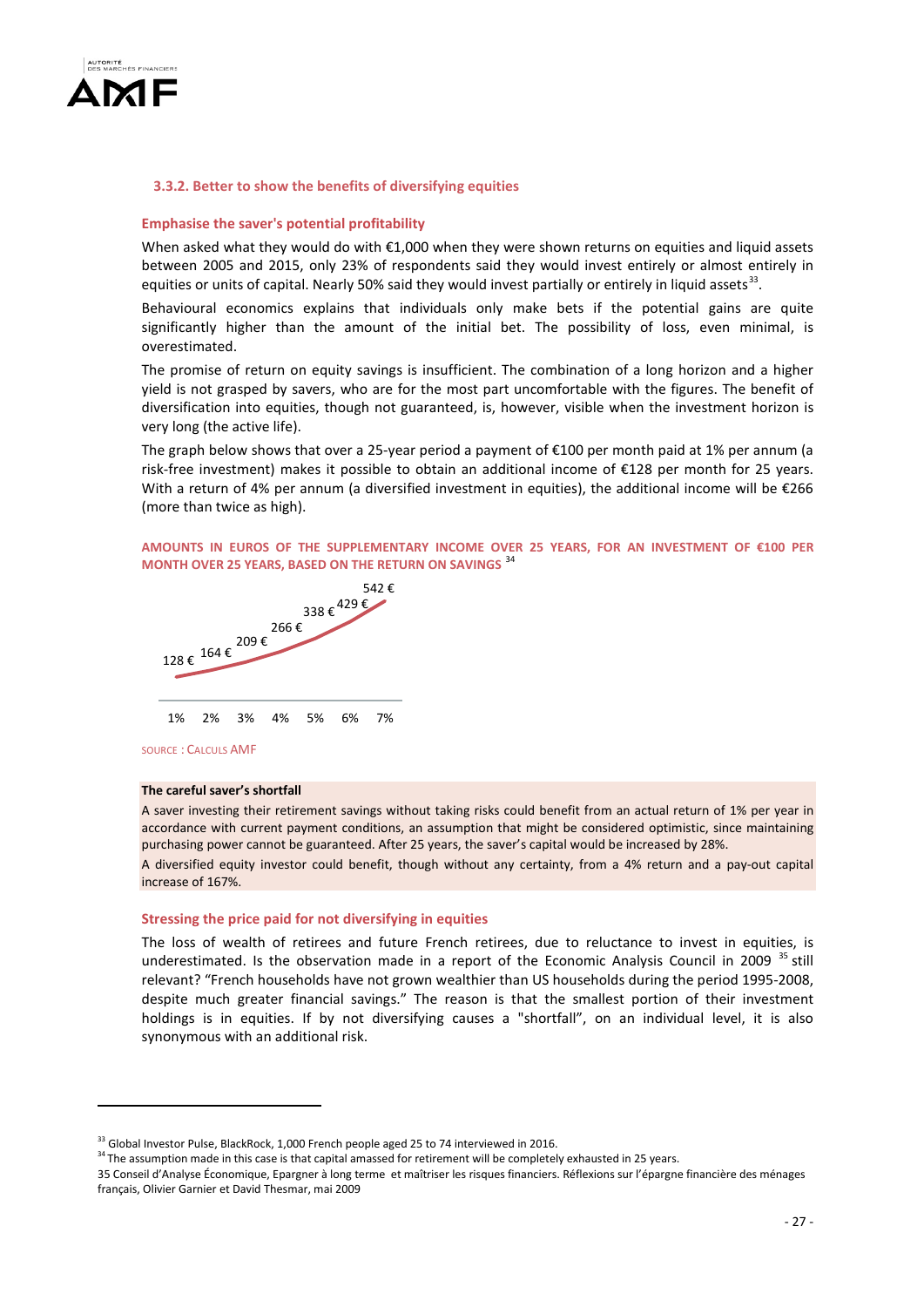

#### **The real estate market risk**

Housing and land investments represent two thirds of French assets. Prices are considered high, thus exposing the French to a risk should there be a downturn in the real estate market. Some collective investments in rental real estate (SCPI, OPCI), which attract an ever-greater number of savers, could decline in value if the rental market drops. Investors with the most real estate holdings could reduce this risk by not concentrating all their retirement savings in real estate, but by diversifying their investments in the equity markets.

#### **The risk of losing retirement savings purchasing power**

Liquid and guaranteed savings are not risk-free because they cannot guarantee that the purchasing power of savings will be maintained for inflation is hard to forecast over the long-term. Observations over the past 150 years show that equity investments have been the best suited financial asset to maintain the purchasing power for long-term invested savings<sup>[36](#page-27-0)</sup>. They show that in France the frequency of negative actual returns was 10% lower over a 25-year investment period (almost 50% for bond investments). In the United States, which has not experienced any high inflation periods, the negative actual return frequency is zero for equities over periods of 20 years and longer.

### **Changing behaviours by experimenting with investing**

Information and instruction are far enough to change attitudes and strongly held opinions. Instruction on equity investment remains theoretical and abstract. Experimenting in real-life situations sometimes leads to failure, but is essential for achieving genuine mastery.

Kolb and Fry [37](#page-27-1) represented the adult learning cycle in the following diagram :



This is an experiential learning cycle. The learner must go through four stages for the learning to become effective.

What new areas of experimentation or experience should be offered to the French investor? Savers have expressed a need for guidance. Should we create "retirement savings clubs", like investment clubs for individual shareholders, i.e. centres where information and experience can be shared? What new catch phrases should be created? Which partners should get involved?

If informing them is insufficient to change behaviour, the use of a retirement savings simulator can help them understand more concretely the positive effect of equity diversification on returns and risk.

<span id="page-27-1"></span><span id="page-27-0"></span><sup>36</sup> Equities on average maintained a positive actual return over investment periods of 20 years and more, contrary to money market and bond investments. Les placements de l'épargne de long terme, J.-F. de Laulanié, Economica, 2016 37 Kolb & Fry 1975 "Toward an applied of experiential learning"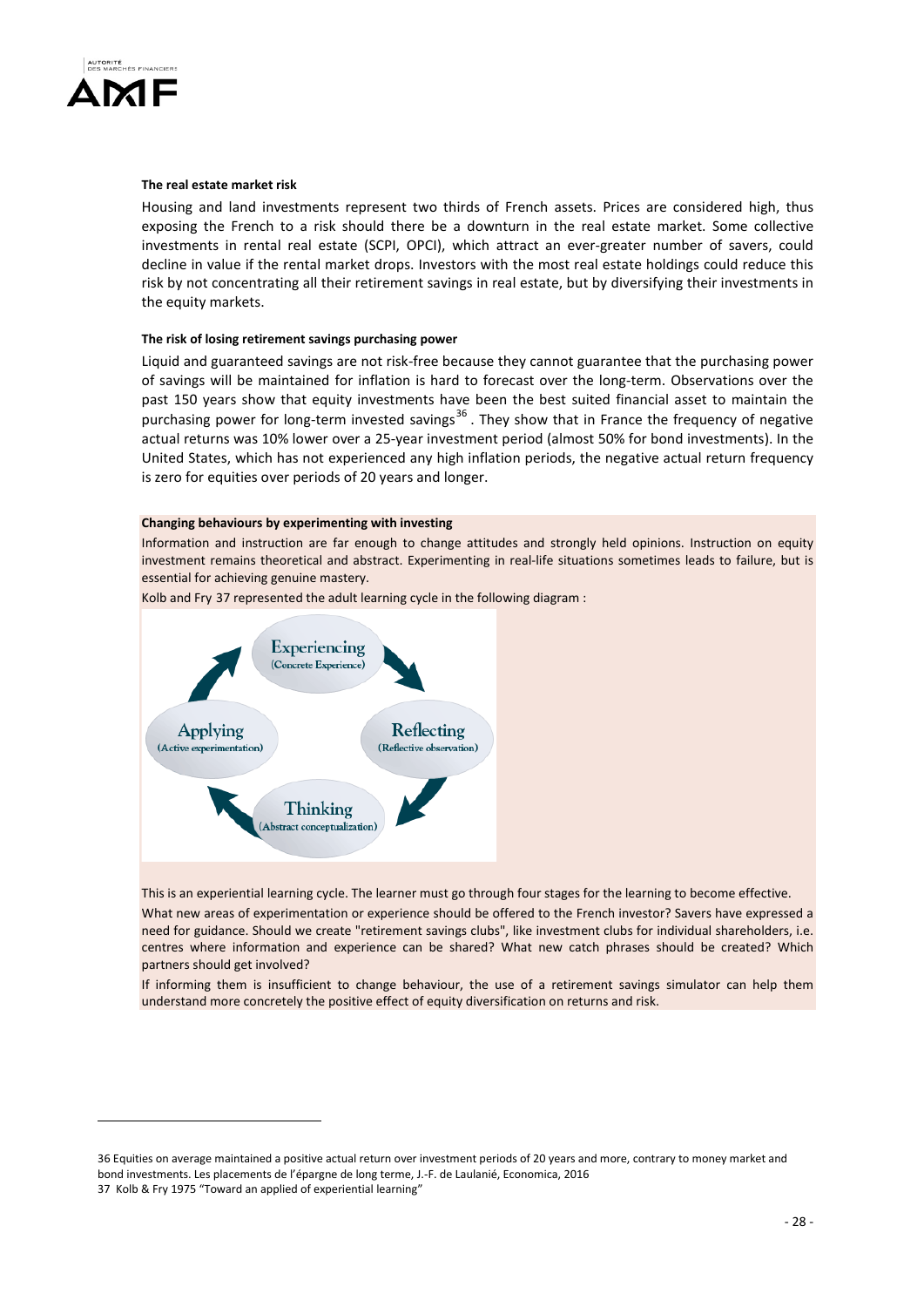

### **3.3.3. Improving retirement savings simulation tools**

Many French people are worried about the income they will have during their retirement. But only a quarter of them say they know how much to save to earn the desired amount of income during their retirement26.

When asked about this, they anticipate a lack of financial resources in retirement, about 20% of their most recent income<sup>[38](#page-28-0)</sup>.

More than half do not feel sufficiently informed and do not have a clear vision of the market and retirement savings products<sup>[39](#page-28-1)</sup>.

The proportion of people who have run a retirement simulation is low: 82% of those with an employee savings plan say they have never run a simulation26.

The stakes are high because running a simulation seems instrumental in starting to raise awareness.

The online simulators provided by financial institutions promoting retirement savings solutions also seek to raise awareness by giving a realistic idea of the decline in income at retirement (a replacement rate that can fall for high-earning executives at 50% of their most recent pay). They propose running a quick simulation of a saving plan to reduce this discrepancy.

#### **Retirement savings simulators: between raising awareness and discouraging savers**

In interviews with savers a simulator was tested, which helped better understand the difficulties encountered by those using retirement savings simulators.

Savers are initially surprised at a calculated pension amount that appears higher than first projected. But once the replacement rate is revealed, reactions become tempered and individuals begin to understand that losing income is foreseeable.

The announcement of the amount of monthly savings required to reduce the drop in income most often causes some panic, particularly with the vulnerable categories and the "carpe diem" profiles: the awareness of having to save money seems to them to be a sacrifice incompatible with the current circumstances of their lives.

With "managers" or "players", the amount to be saved appears to be too high because it does not take into account all savings and/or real estate investment already made.

Therefore, the use of retirement simulators does seem to raise awareness in savers, but also seems to cause them significant discouragement. It can even alarm some people who are already concerned about this issue.

#### **Enhancing the impact of retirement simulators**

In terms of an educational approach, the final presentation of the replacement rate and loss of income (in euros) at retirement seems harsh, even discouraging. To improve the incentive for saving, it is advisable to change the presentation method.

In particular, it might be possible to make the amounts involved more accessible (less discouraging) and better suited to the situation and the capacity of savers.

### **Mitigating the required saving effort**

<u>.</u>

The requisite savings needed to maintain income at retirement is based on a target of 100% replacement of the saver's last income prior to retirement.

To calculate the replacement rate, it is advisable to take into account the real income of the saver by deducting this savings from their most recent salary. Regular savings would be considered to be unavailable forced savings, the replacement rate being calculated based on the net income of that effort.

At the end of the savings phase, purchasing power is lower and the replacement rate is higher.

<span id="page-28-1"></span><span id="page-28-0"></span><sup>38</sup> Harris Interactive on behalf of Deloitte, Les Français et la préparation de la retraite, 2016. The French estimate that they need 76% of their most recent income for retirement income while the estimated replacement rate is around 55%. 39 Les Français et la préparation de la retraite, Deloitte, 2016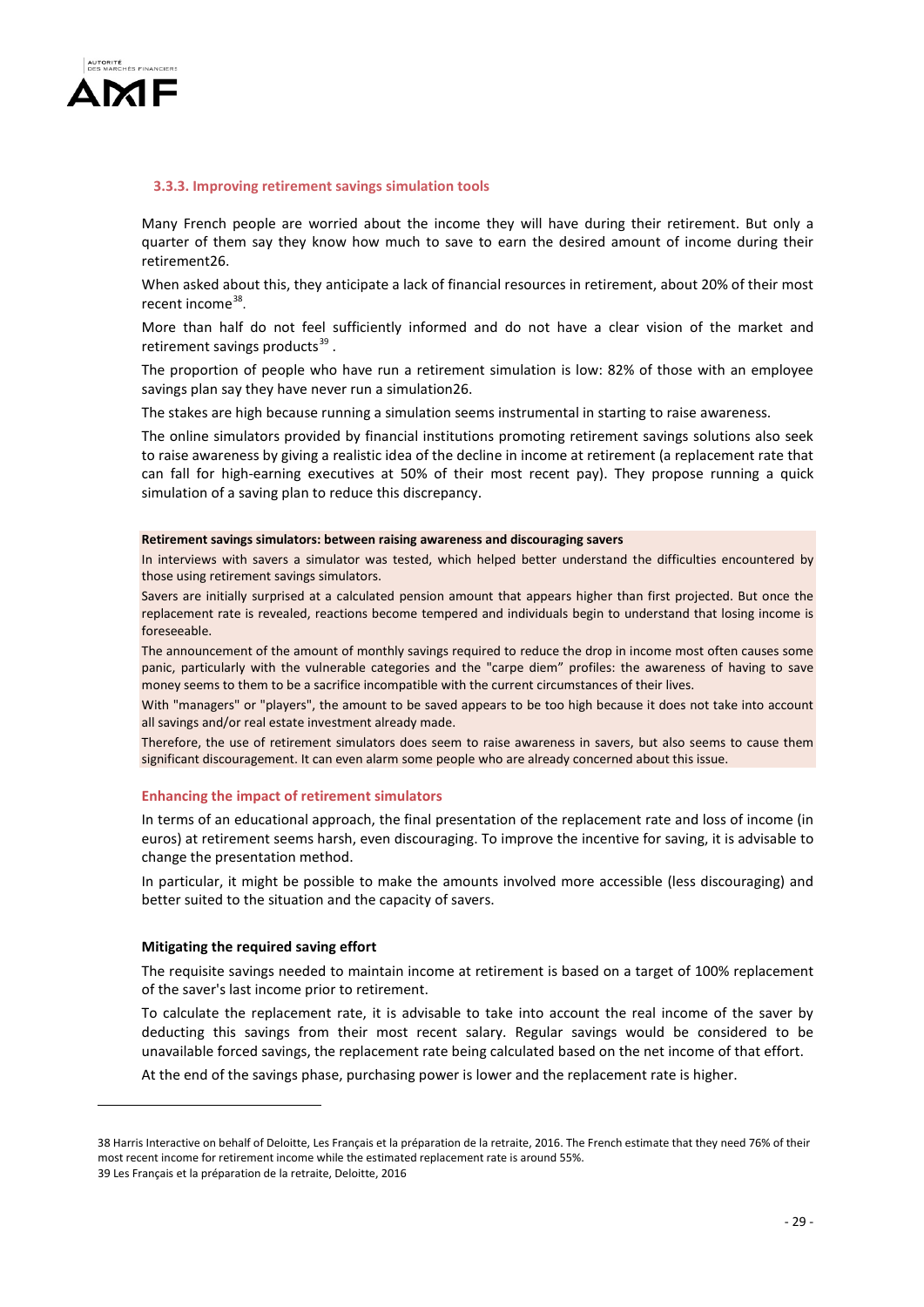

In addition, the goal to be achieved by default should not be to maintain a 100% replacement rate of the saver's last income. Various surveys suggest <sup>[40](#page-29-0)</sup> that a majority of the French do not aim to maintain their purchasing power and that 75% of it may suffice for a majority of them, especially those who own their homes.

For example, assuming a 45 year-old with an income of €2,500 per month (3,200 estimated at the end of his career) ends up with a €2,200 pension (replacement rate before 68% savings), if the goal of maintaining 100% income is entered in a simulator, it will show that a saver must bank more than €1,000 per month. If a replacement rate target of 75% is entered, the saving effort required would be less than €300 per month.

### **Stating the saving effort as a percentage of income**

So that the simulator is more consistent with reality, it would be useful to state the savings effort as a proportion of income (5% for example), not in euros. The amount invested would gradually increase with the salary, also implicitly limiting the effect of inflation on purchasing power at retirement.

# **Encouraging diversification in equities through simulations**

Retirement savings simulators, which are easy to use, provide little information about returns, risk or available products.

It might be possible to create a simulator for exclusively educational purposes.

Making a simulator more educational, in particular by providing educational information on the potential return of equity investments would inform the user of the relevance of their simulations.

It could therefore be used to select from several portfolios that are more or less invested in equities. This part of the simulator could be based on presenting the returns of simulated portfolios more or less diversified have procured historically (e.g. over 20 years), based on a very long observation period, for instance since 1950. The possibility of selecting from several investment guidelines would make it possible to show more concretely the benefit of an additional return on the savings effort required.

This instruction should be accompanied by indicators on the possible risk level of investments and explanations about the risks incurred depending on the investment horizon, notably by estimating the probability of "high" losses. Such a simulator could also take inflation into account on the purchasing power of accumulated savings, so as to protect savers from the effects of inflation over the long-term.

With the use of figures, the goal is to restore investor confidence in long-term global stock market growth, which translates into higher average long-term equity investment returns.

<span id="page-29-0"></span><sup>40</sup> This is notably the case in the Amundi study entitled, "Retirement, Are You Ready?" for individuals with a retirement savings product, September 2016.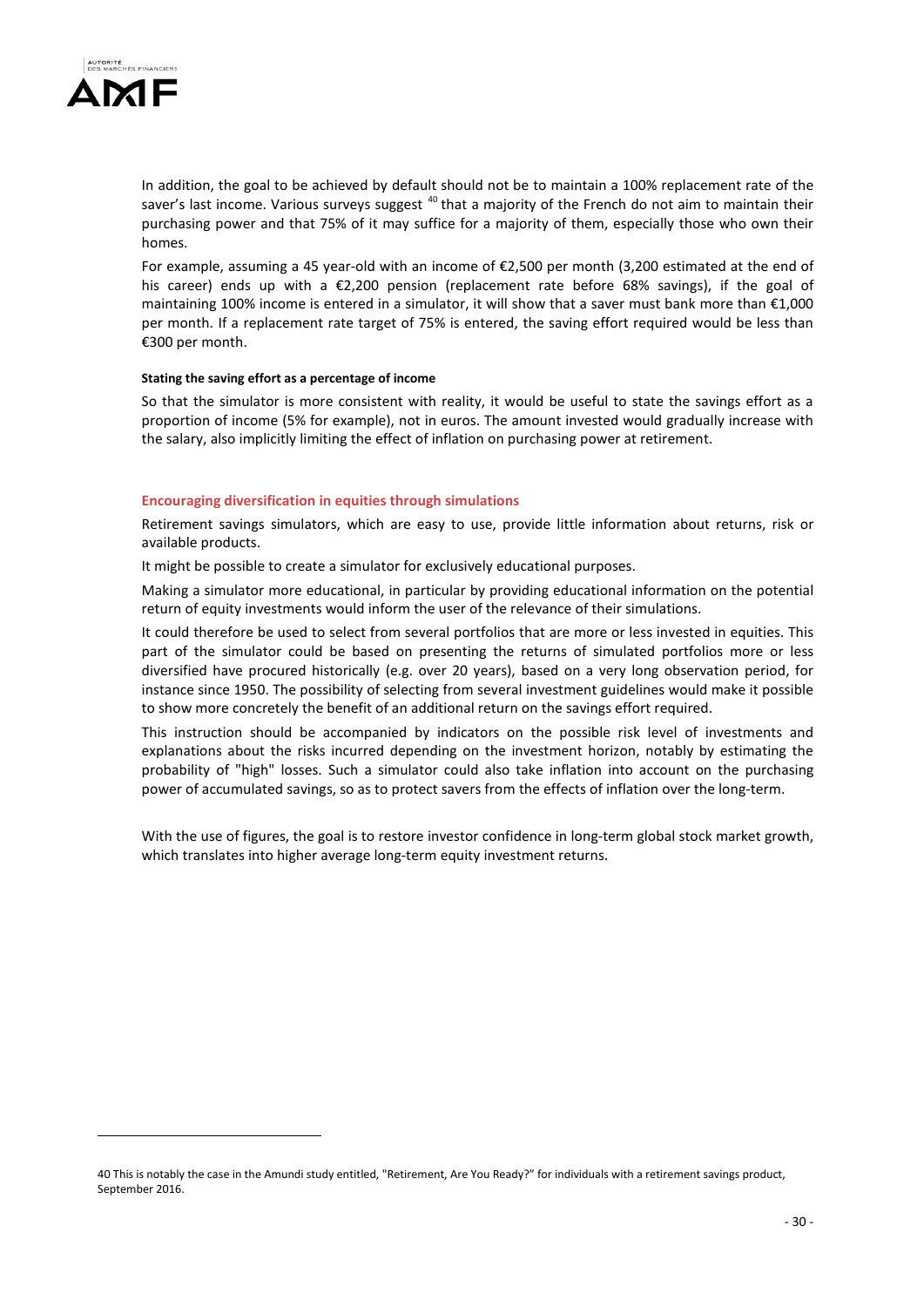

# **CONCLUSION**

French savers continue to shun equity investments. The many reasons for this are: a structurally low risk tolerance, the low level of saver financial literacy, general inability to get the information they need, pessimism, among others.

Psychological barriers are high: too many misconceptions about long-term equity investments are deeply ingrained and difficult to change.

The issue is crucial because it concerns the financing of companies and above all it concerns the ability of the French to cope with the decline in their incomes at retirement, whether in the form of supplemental income or capital that can be used in the event of unexpected events.

The AMF wishes to help investors gain confidence and become more independent when making investment decisions. It is concerned about the **relevance of allocating the savings of French savers'** in view of the challenges they will have to face, particularly at retirement. For this long-term investment, consistency between the investment horizon and the appropriate markets is paramount and equity investments are the right diversification solution for very long-term horizons.

**Education on risk is crucial: an investor will be more inclined to diversify their retirement savings in equities if convinced of the potential return and if they have a better understanding of the nature of the risk they are assuming.** But this financial education alone about risk is far from adequate.

This is why offering practical solutions is equally important, be they from the different players in the financial market or from the public authorities.

With regard to solutions, financial theory and probability calculations are useful guides for defining offers that reconcile long-term security and potential returns. It is possible to design products that offer a certain probability of achieving a stated result in the form of income or capital.

The vast majority of savers with neither the time nor the skills to manage their own investments will rely on collective management professionals to do so. In practice, this is a solution that provides good diversification for their savings. After years of distrust for finance, savers need to meet people and know the names of professionals who will help restore their confidence. The saver also needs to understand their level of skill and why it makes sense to entrust their financial future to a financial professional rather than manage it themselves. Professional associations certainly have a role to play in facilitating this 2.0 version of equity savings.

As far is marketing is concerned, both the mindsets of financial advisers and clients must be changed, with the shift from a product-based to a more service-oriented approach.

A virtuous circle must be created: advisers must not refrain from selling equity investments, for fear of the regulator, and clients must understand that the questions asked by their advisers are intended to take the client's interests into consideration. This is the logic underpinning the reforms of European directives.

In addition, the European Commission started discussions about a pan-European pension product for which it is expected to make a proposal in the near future, as a means of positioning itself positively for the betterment of the lives of our fellow European citizens, and the AMF is following this work closely.

As we have noted, a thorough learning approach is needed to develop long-term investor reflexes, to lead them to diversify their investments, as well as adjust their asset allocation to long investment horizons without having knee-jerk reactions to pull out their long-term equity investments too quickly. Careful preparation for their financial future is what is at stake.

The AMF will contribute to this effort as part of its national financial education strategy, which is consistent with its overall mission to protect savings.